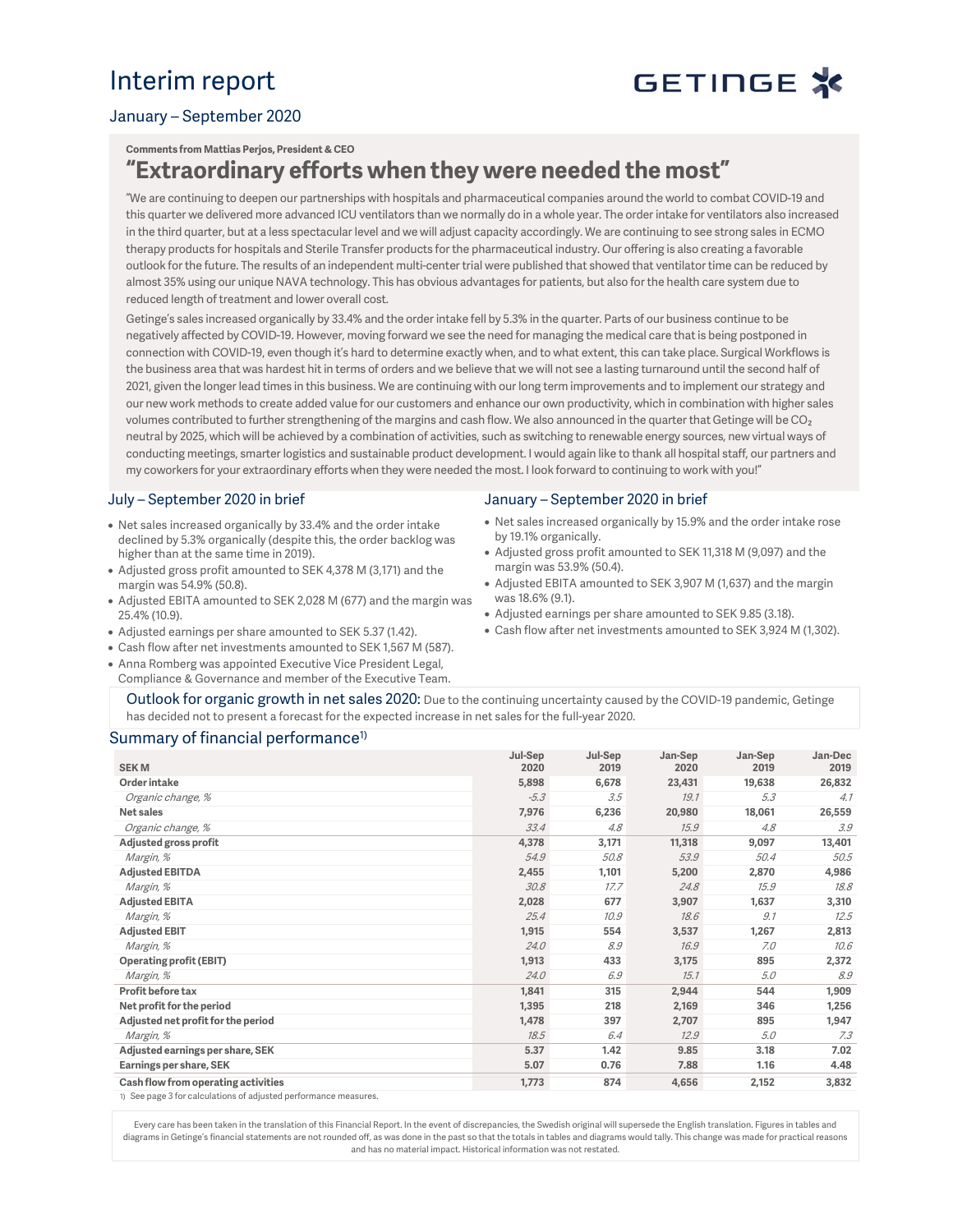# Group performance

### Order intake

July – September 2020

| Order intake<br>business areas, SEK M | Jul-Sep<br>2020 | Jul-Sep<br>2019 | Org $\Delta$ , % | Jan-Sep<br>2020 | Jan-Sep<br>2019 | Org $\Delta$ , % | Jan-Dec<br>2019 |
|---------------------------------------|-----------------|-----------------|------------------|-----------------|-----------------|------------------|-----------------|
| Acute Care Therapies                  | 3.285           | 3.690           | $-0.4$           | 15,504          | 10.782          | 45.5             | 14.778          |
| Life Science                          | 701             | 626             | $-0.2$           | 2.178           | 1.976           | $-4.8$           | 2.640           |
| Surgical Workflows                    | 1.912           | 2.362           | $-14.5$          | 5.749           | 6,880           | $-15.6$          | 9.414           |
| Total                                 | 5,898           | 6.678           | $-5.3$           | 23,431          | 19,638          | 19.1             | 26.832          |

| Order intake<br>regions, SEK M | Jul-Sep<br>2020 | Jul-Sep<br>2019 | Org $\Delta$ , % | Jan-Sep<br>2020 | Jan-Sep<br>2019 | Org $\Delta$ , % | Jan-Dec<br>2019 |
|--------------------------------|-----------------|-----------------|------------------|-----------------|-----------------|------------------|-----------------|
| Americas                       | 2.260           | 2.514           | $-3.1$           | 8.974           | 7.814           | 14.1             | 10.723          |
| APAC                           | 1.257           | 1.605           | $-17.3$          | 5.074           | 4.346           | 14.6             | 6.037           |
| <b>EMEA</b>                    | 2.381           | 2.559           | 0.0              | 9.383           | 7.478           | 26.9             | 10.072          |
| Total                          | 5,898           | 6.678           | $-5.3$           | 23,431          | 19,638          | 19.1             | 26.832          |

## Net sales

#### July – September 2020

| Net sales<br>business areas, SEK M | Jul-Sep<br>2020 | Jul-Sep<br>2019 | Org $\Delta$ , % | Jan-Sep<br>2020 | Jan-Sep<br>2019 | Org $\Delta$ , % | Jan-Dec<br>2019 |
|------------------------------------|-----------------|-----------------|------------------|-----------------|-----------------|------------------|-----------------|
| <b>Acute Care Therapies</b>        | 5.310           | 3.435           | 63.1             | 13,327          | 10.297          | 30.7             | 14.637          |
| Life Science                       | 746             | 513             | 33.4             | 2.048           | 1.622           | 11.1             | 2.487           |
| Surgical Workflows                 | 1.920           | 2.288           | $-11.2$          | 5.605           | 6.142           | $-7.8$           | 9.435           |
| Total                              | 7.976           | 6,236           | 33.4             | 20,980          | 18.061          | 15.9             | 26,559          |
|                                    |                 |                 |                  |                 |                 |                  |                 |
| Net sales                          |                 | Jul-Sep         |                  |                 |                 |                  |                 |
|                                    | Jul-Sep         |                 |                  | Jan-Sep         | Jan-Sep         |                  | Jan-Dec         |
| regions, SEK M                     | 2020            | 2019            | Org $\Delta$ , % | 2020            | 2019            | Org $\Delta$ , % | 2019            |
| Americas                           | 2.940           | 2.491           | 25.0             | 8.156           | 7.491           | 8.4              | 10.635          |
| APAC                               | 1.669           | 1.391           | 23.2             | 4.378           | 3.888           | 10.5             | 5.877           |
| <b>EMEA</b>                        | 3,367           | 2.354           | 48.5             | 8.446           | 6.682           | 27.4             | 10.047          |
| <b>Total</b>                       | 7.976           | 6,236           | 33.4             | 20,980          | 18.061          | 15.9             | 26,559          |

| Net sales specified by<br>capital goods &<br>consumables, SEK M | Jul-Sep<br>2020 | Jul-Sep<br>2019 | Org $\Delta$ , % | Jan-Sep<br>2020 | Jan-Sep<br>2019 | Org $\Delta$ , % | Jan-Dec<br>2019 |
|-----------------------------------------------------------------|-----------------|-----------------|------------------|-----------------|-----------------|------------------|-----------------|
| Capital goods                                                   | 4.543           | 2.655           | 75.6             | 10.335          | 7.343           | 39.2             | 11.781          |
| Consumables                                                     | 3.434           | 3.581           | 2.1              | 10,645          | 10.718          | $-0.1$           | 14.778          |
| Total                                                           | 7.976           | 6.236           | 33.4             | 20,980          | 18.061          | 15.9             | 26,559          |



- Acquired operations represented growth of SEK 90 M, corresponding to 1.4%.
- Exchange rates had a negative impact of SEK 433 M on sales, corresponding to almost 6.9%.
- Volume, mix and other items positively affected sales by SEK 2,083 M, corresponding to an organic growth of 33.4%.



- The organic order intake declined after a period of strong growth earlier in the year in Critical Care, which is part of Acute Care Therapies.
- The order intake in most other parts of Acute Care Therapies and Surgical Workflows is increasing sequentially but is still not in line with the preceding year, as a result of postponed elective health care.
- The organic order intake declined marginally in Life Science, related to capital goods.
- The very strong growth in Acute Care Therapies was attributable to advanced ICU ventilators and ECMO therapy products. In addition, sales increased – albeit marginally – in products for planned vascular procedures.
- Net sales in Life Science were positively impacted by continued high sales in Sterile Transfer and the recovery in sterilizers in line with installation being carried out where possible.
- Net sales in Surgical Workflows were negatively affected by lower order intake in prior quarters. Continued high activity in service, spare parts and consumables helped offset the negative effect.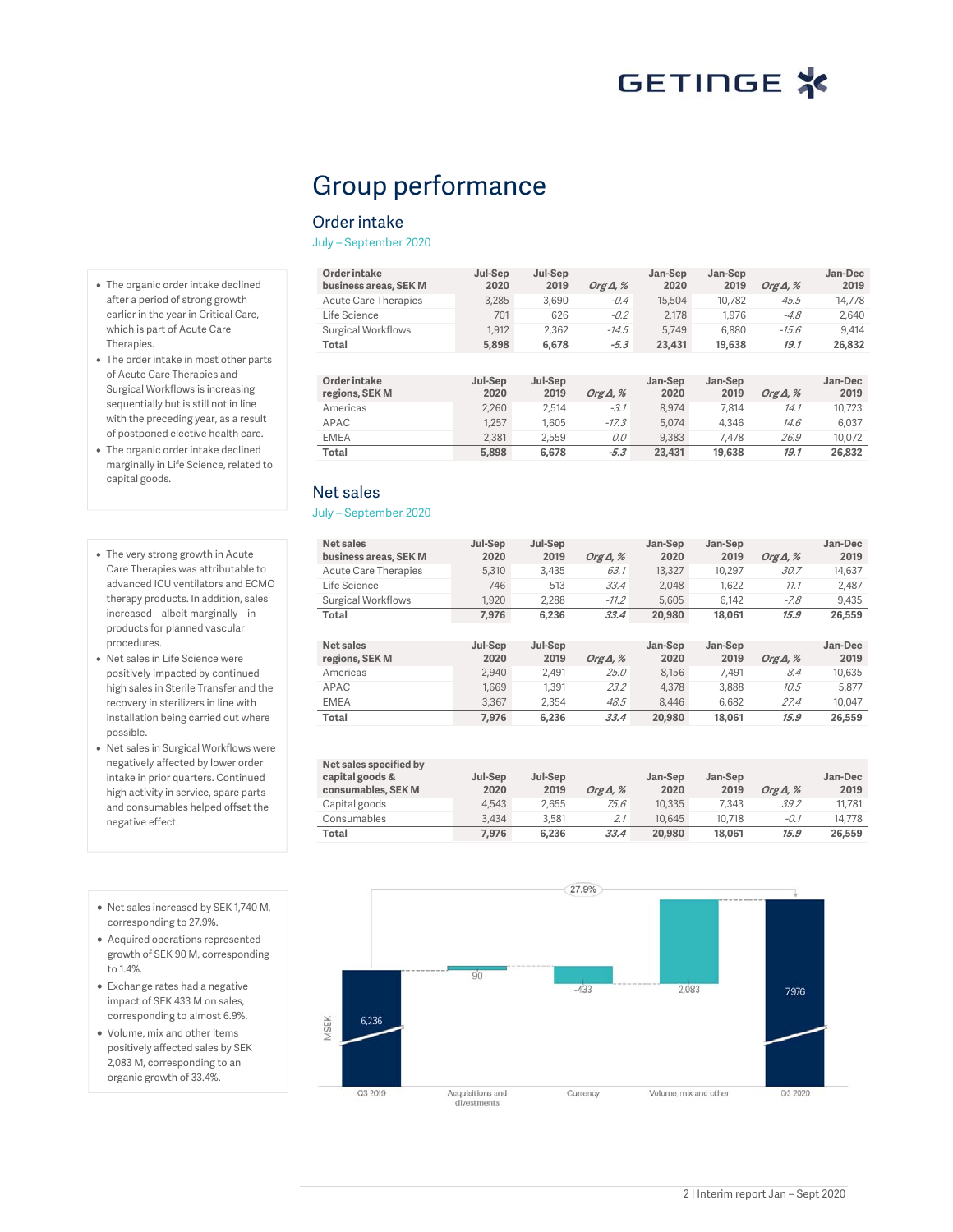### Underlying earnings trend

|                                                       | Jul-Sep  | Jul-Sep  | Jan-Sep  | Jan-Sep  | Jan-Dec  |
|-------------------------------------------------------|----------|----------|----------|----------|----------|
| <b>SEKM</b>                                           | 2020     | 2019     | 2020     | 2019     | 2019     |
| Net sales                                             | 7,976    | 6,236    | 20,980   | 18,061   | 26,559   |
| Adjusted gross profit                                 | 4,378    | 3,171    | 11,318   | 9,097    | 13,401   |
| Margin, %                                             | 54.9     | 50.8     | 53.9     | 50.4     | 50.5     |
| Adjusted operating expenses                           | $-1,923$ | $-2,070$ | $-6,118$ | $-6,227$ | $-8,415$ |
| <b>Adjusted EBITDA</b>                                | 2,455    | 1,101    | 5,200    | 2,870    | 4,986    |
| Margin, %                                             | 30.8     | 17.7     | 24.8     | 15.9     | 18.8     |
| Depreciation, amortization and write-downs of         |          |          |          |          |          |
| intangible assets and tangible assets <sup>1)</sup>   | $-427$   | $-424$   | $-1,293$ | $-1,233$ | $-1,676$ |
| <b>Adjusted EBITA</b>                                 | 2,028    | 677      | 3,907    | 1,637    | 3,310    |
| Margin, %                                             | 25.4     | 10.9     | 18.6     | 9.1      | 12.5     |
| A Amortization and write-down of acquired             |          |          |          |          |          |
| intangible assets <sup>1)</sup>                       | $-113$   | $-123$   | $-370$   | $-370$   | $-497$   |
| <b>Adiusted EBIT</b>                                  | 1,915    | 554      | 3,537    | 1,267    | 2,813    |
| Margin, %                                             | 24.0     | 8.9      | 16.9     | 7.0      | 10.6     |
| <b>B</b> Acquisition and restructuring costs          | $-2$     | $-49$    | $-172$   | $-265$   | $-324$   |
| $C$ Other items affecting comparability <sup>2)</sup> |          | $-72$    | $-190$   | $-107$   | $-117$   |
| <b>Operating profit (EBIT)</b>                        | 1,913    | 433      | 3,175    | 895      | 2,372    |
| Net financial items                                   | $-72$    | $-118$   | $-230$   | $-351$   | $-463$   |
| Profit before tax                                     | 1.841    | 315      | 2,944    | 544      | 1,909    |
| Adjusted profit before tax                            |          |          |          |          |          |
| (adjusted for A, B and C)                             | 1,956    | 559      | 3,677    | 1,286    | 2,847    |
| Margin, %                                             | 24.5     | 9.0      | 17.5     | 7.1      | 10.7     |
| Taxes                                                 | $-446$   | $-97$    | $-775$   | $-198$   | $-653$   |
| D Adjustment of tax <sup>2)</sup>                     | $-32$    | $-65$    | $-194$   | $-193$   | $-247$   |
| Adjusted net profit for the period                    |          |          |          |          |          |
| (adjusted for A, B, C and D)                          | 1.478    | 397      | 2.707    | 895      | 1.947    |
| Margin, %                                             | 18.5     | 6.4      | 12.9     | 5.0      | 7.3      |
| Of which, attributable to Parent Company              |          |          |          |          |          |
| shareholders                                          | 1,463    | 387      | 2,683    | 866      | 1,913    |
| Average number of shares, thousands                   | 272,370  | 272,370  | 272,370  | 272,370  | 272,370  |
| Adjusted earnings per share, SEK                      |          |          |          |          |          |
| (adjusted for A, B, C and D)                          | 5.37     | 1.42     | 9.85     | 3.18     | 7.02     |

1) Excluding items affecting comparability (see Note 3 for depreciation, amortization and write-downs).

2) See Note 5.

### Adjusted EBITA per business area<sup>1)</sup>

|                                                | Jul-Sep | Jul-Sep | Jan-Sep | Jan-Sep | Jan-Dec |
|------------------------------------------------|---------|---------|---------|---------|---------|
| <b>SEKM</b>                                    | 2020    | 2019    | 2020    | 2019    | 2019    |
| <b>Acute Care Therapies</b>                    | 1,990   | 620     | 4,178   | 1,916   | 3,110   |
| Margin, %                                      | 37.5    | 18.0    | 31.3    | 18.6    | 21.2    |
| <b>Life Science</b>                            | 136     | 54      | 281     | 163     | 323     |
| Margin, %                                      | 18.3    | 10.5    | 13.7    | 10.0    | 13.0    |
| <b>Surgical Workflows</b>                      | $-10$   | 99      | $-283$  | $-170$  | 222     |
| Margin, %                                      | $-0.5$  | 4.3     | $-5.0$  | $-2.8$  | 2.4     |
| Group functions and other (incl. eliminations) | $-88$   | $-96$   | $-269$  | $-272$  | $-345$  |
| Total                                          | 2.028   | 677     | 3.907   | 1.637   | 3,310   |
| Margin, %                                      | 25.4    | 10.9    | 18.6    | 9.1     | 12.5    |

1) See Note 3 for depreciation and write-downs and Note 5 for other items affecting comparability.



- Currency effects impacted adjusted gross profit by SEK -217 M and adjusted EBITA by SEK -30 M.
- The gross margin continued to strengthen year on year, mainly due to a sharp increase in sales of ventilators, ECMO therapy and Sterile Transfer products, and continued productivity improvements.
- Adjusted operating expenses declined by 7.1%, compared with Q3 2019, and fell organically by 0.7%.
- Adjusted EBITA rose by SEK 1,352 M year-on-year and the margin increased by 14.5 percentage points to 25.4%.
- Net financial items improved SEK 46 M as a result of lower net debt and interest expenses.

- Acute Care Therapies increased its adjusted EBITA by SEK 1,370 M and the margin improved by 19.4 percentage points, due to a sharp increase in sales volumes.
- Life Science's adjusted EBITA rose by SEK 83 M and the margin increased by 7.8 percentage points, mainly due to higher volumes and mix effects.
- Surgical Workflows' adjusted EBITA fell by SEK 109 M compared with Q3 2019 and the margin declined by 4.8 percentage points as a result of lower sales volumes.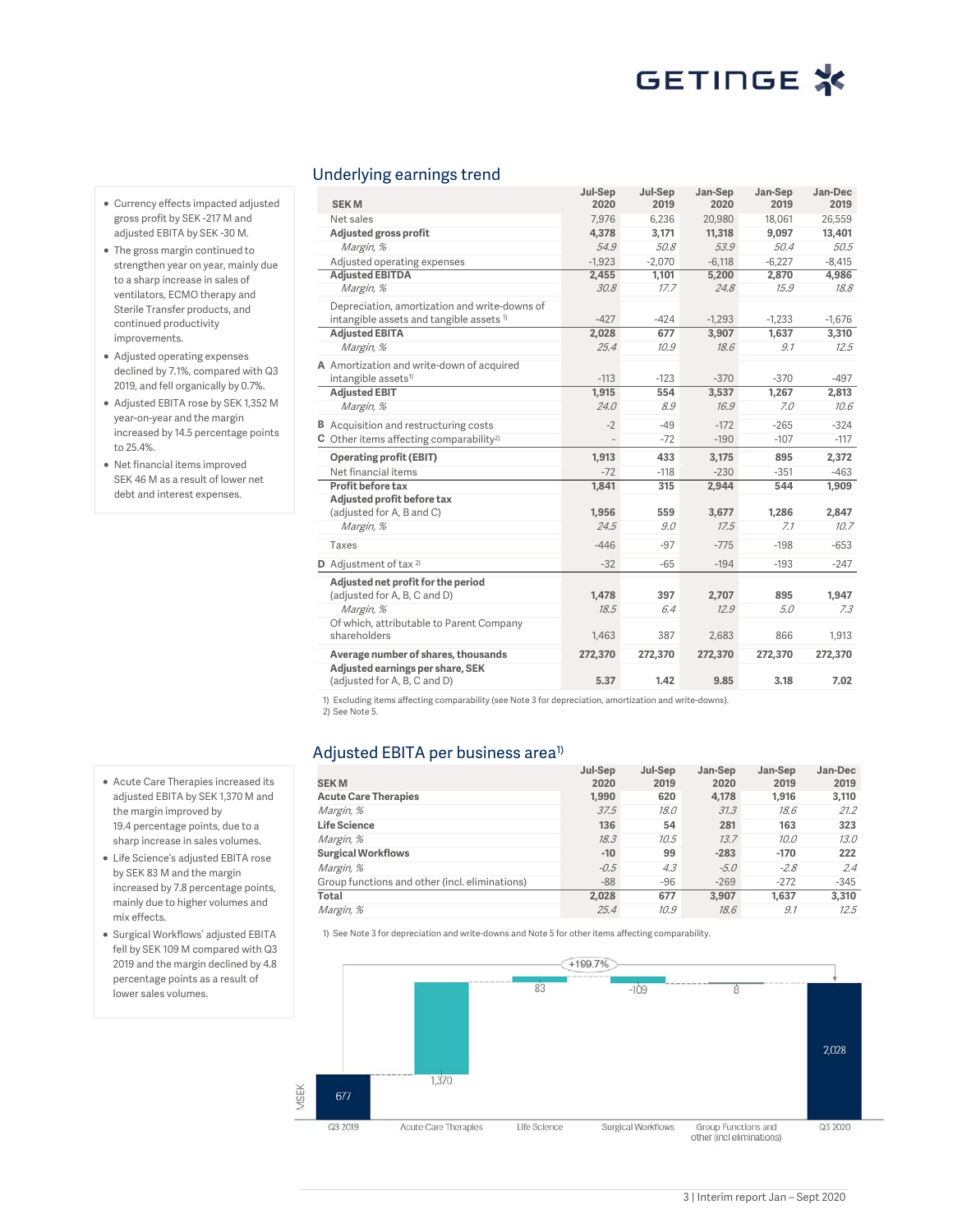- Adjusted operating expenses declined by 7.1%, compared with Q3 2019, and operating expenses fell organically by 0.7%.
- The main reason that operating expenses were slightly lower compared with last year, despite a sharp increase in sales volumes, was previously implemented measures to enhance productivity. In addition, new work methods as a consequence of COVID-19 made a positive contribution.
- Adjusted gross profit was negatively impacted by translation effects of SEK 165 M and transaction effects and hedging outcome of SEK 52 M.
- Adjusted EBITA was negatively impacted by translation effects of SEK 41 M and positively by the net of transaction effects, hedging outcome and revaluation of operating receivables and liabilities of SEK 11 M.
- Cash flow after net investments trended very positively, mainly due to improved earnings.
- Working capital increased slightly as a result of higher sales volumes.
- Net debt in relation to adjusted EBITDA R12M continued to improve.

## Adjusted operating expenses

(excluding depreciation, amortization and write-downs and other items affecting comparability)<sup>1)</sup>

|                                     | Jul-Sep  | Jul-Sep  | Jan-Sep  | Jan-Sep  | Jan-Dec  |
|-------------------------------------|----------|----------|----------|----------|----------|
| <b>SEKM</b>                         | 2020     | 2019     | 2020     | 2019     | 2019     |
| Selling expenses                    | $-1.030$ | $-1.148$ | $-3.275$ | $-3.479$ | $-4.666$ |
| Administrative expenses             | $-739$   | $-732$   | $-2.319$ | $-2.197$ | $-3.015$ |
| Research and development costs      | $-195$   | $-162$   | $-588$   | $-524$   | -688     |
| Other operating income and expenses | 40       | $-28$    | 64       | $-27$    | -46      |
| Total                               | $-1.923$ | $-2.070$ | $-6.118$ | $-6.227$ | -8.415   |

1) See Note 3 for depreciation and write-downs and Note 5 for other items affecting comparability.

## Currency impact

| <b>SEKM</b>           | Jul-Sep<br>2020 | Jan-Sep<br>2020 |
|-----------------------|-----------------|-----------------|
| Net sales             | $-433$          | $-194$          |
| Adjusted gross profit | $-217$          | 18              |
| Adjusted EBITDA       | $-48$           | 100             |
| Adjusted EBITA        | $-30$           | 105             |
| <b>Adjusted EBIT</b>  | $-21$           | 104             |

## Cash flow and financial position<sup>1)</sup>

| <b>SEKM</b>                                                    | Jul-Sep<br>2020 | Jul-Sep<br>2019 | Jan-Sep<br>2020 | Jan-Sep<br>2019 | Jan-Dec<br>2019 |
|----------------------------------------------------------------|-----------------|-----------------|-----------------|-----------------|-----------------|
| Cash flow before changes in working capital                    | 2.197           | 719             | 4.354           | 1.794           | 3.698           |
| Changes in working capital                                     | $-424$          | 155             | 302             | 358             | 134             |
| Net investments in non-current assets                          | $-206$          | $-287$          | $-732$          | $-850$          | $-1,111$        |
| Cash flow after net investments                                | 1.567           | 587             | 3.924           | 1.302           | 2.721           |
| Net interest-bearing debt                                      |                 |                 | 9.946           | 14.123          | 12,321          |
| In relation to adjusted EBITDA <sup>11</sup> R12M,<br>multiple |                 |                 | 1.4             | 3.1             | 2.5             |
| Net interest-bearing debt, excl. pension<br>provisions         |                 |                 | 6.320           | 10,378          | 8.766           |
| In relation to adjusted EBITDA <sup>1</sup> R12M,<br>multiple  |                 |                 | 0.9             | 2.3             | 7.8             |

1) See Note 5 for items affecting comparability and Note 7 for alternative performance measures.

### Research and development

| <b>SEKM</b>                                        | Jul-Sep<br>2020 | Jul-Sep<br>2019 | Jan-Sep<br>2020 | Jan-Sep<br>2019 | Jan-Dec<br>2019 |
|----------------------------------------------------|-----------------|-----------------|-----------------|-----------------|-----------------|
| R&D costs, gross                                   | $-297$          | $-289$          | $-1.077$        | $-935$          | $-1.261$        |
| In relation to net sales, %                        | 3.7             | 4.6             | 5.1             | 5.2             | 4.7             |
| Capitalized development costs                      | 90              | 114             | 318             | 366             | 499             |
| In relation to net sales, %                        | 7.7             | 7.8             | 7.5             | 2.0             | 1.9             |
| Research and development costs, net                | $-207$          | $-175$          | $-759$          | $-569$          | $-762$          |
| Amortization and write-downs of<br>capitalized R&D | $-146$          | $-129$          | $-544$          | $-390$          | $-539$          |
| Of which write-downs                               | $-7$            | $-2$            | $-123$          | $-12$           | $-31$           |

- Gross expenses for R&D increased by SEK 8 M to SEK 297 M.
- Capitalized development costs declined SEK 24 M compared with the year-earlier period.
- Amortization and write-downs increased by SEK 17 M compared with the preceding year to SEK 146 M, of which SEK 7 M was write-downs.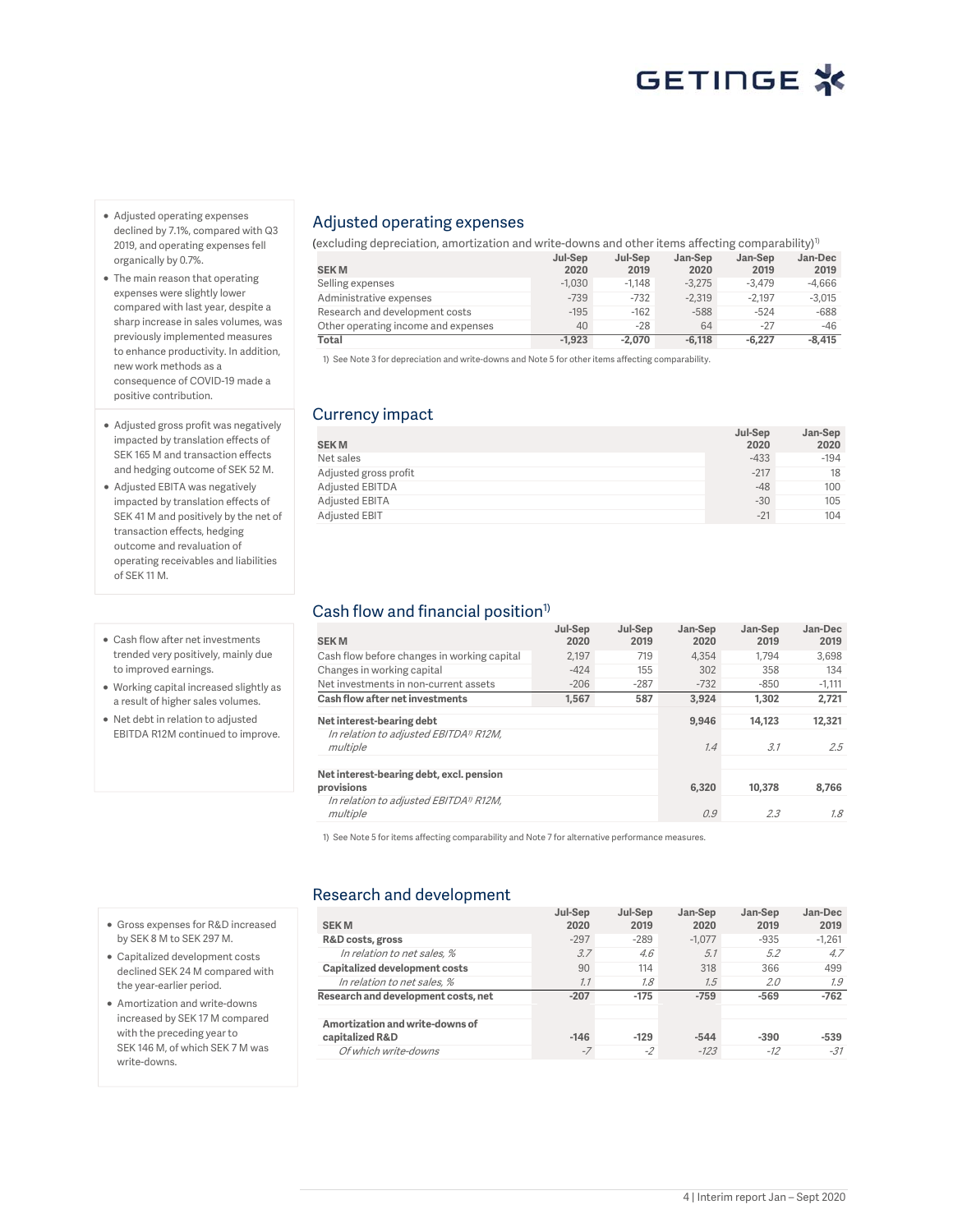## Acute Care Therapies

Acute Care Therapies offers world-leading solutions for life support in acute health conditions. The offering includes solutions for cardiovascular procedures and a broad selection of products and therapies for intensive care. The addressable market, excluding the effects of COVID-19, amounts to SEK 85 billion with expected organic growth of 2-4% per year.

### Order intake and net sales

- Continued growth in advanced ICU ventilators, but at a lower level.
- The order intake in products for cardiovascular procedures increased sequentially but did not reach last year's level for the quarter as a whole.
- Intense efforts to deliver ventilators and ECMO products to hospitals contributed to a sharp increase in sales.
- Deliveries of products for planned vascular surgery increased marginally, while sales of products for cardiac surgery remained lower than the year-earlier period.
- Sales of capital goods increased significantly as a result of large deliveries of ventilators.
- Disruptions to production and logistics had a limited impact on deliveries in the quarter.
- The adjusted gross margin rose 4.9 percentage points in relation to the year-earlier quarter, primarily as a result of volumes effects from the sharp increase in sales of ventilators and ECMO products and increased productivity due to previously implemented rationalizations.
- Adjusted operating expenses fell by 4.0%. Adjusted operating expenses increased organically by 5.5%, mainly due to expenses resulting from the sales increase. Costs for R&D and quality rose slightly year on year.
- Acute Care Therapies increased its adjusted EBITA by SEK 1,370 M and the margin improved by 19.4 percentage points, due to a sharp increase in sales volumes.
- Currency effects impacted sales by SEK -293 M, adjusted gross profit by SEK -155 M and adjusted EBITA by SEK -36 M.

| bruer intake and net sales |         |         |                  |         |         |                  |         |
|----------------------------|---------|---------|------------------|---------|---------|------------------|---------|
| Order intake               | Jul-Sep | Jul-Sep |                  | Jan-Sep | Jan-Sep |                  | Jan-Dec |
| regions, SEK M             | 2020    | 2019    | Org $\Delta$ , % | 2020    | 2019    | Org $\Delta$ , % | 2019    |
| Americas                   | 1,593   | 1,766   | 7.7              | 6,816   | 5,356   | 28.4             | 7,404   |
| APAC                       | 643     | 864     | $-18.7$          | 3,181   | 2,265   | 40.3             | 3,138   |
| <b>EMEA</b>                | 1,049   | 1,060   | 12.4             | 5,507   | 3,161   | 78.7             | 4,236   |
| Total                      | 3,285   | 3,690   | $-0.4$           | 15,504  | 10,782  | 45.5             | 14,778  |
|                            |         |         |                  |         |         |                  |         |
| Net sales                  | Jul-Sep | Jul-Sep |                  | Jan-Sep | Jan-Sep |                  | Jan-Dec |
| regions, SEK M             | 2020    | 2019    | Org $\Delta$ , % | 2020    | 2019    | Org $\Delta$ , % | 2019    |
| Americas                   | 2,227   | 1,684   | 41.2             | 5,940   | 5,190   | 15.3             | 7,288   |
| APAC                       | 994     | 739     | 41.0             | 2,612   | 2,096   | 24.4             | 3,044   |
| EMEA                       | 2,089   | 1,012   | 116.2            | 4,775   | 3,011   | 62.0             | 4,305   |
| Total                      | 5,310   | 3,435   | 63.1             | 13,327  | 10,297  | 30.7             | 14,637  |
|                            |         |         |                  |         |         |                  |         |
| Net sales specified by     |         |         |                  |         |         |                  |         |
| capital goods &            | Jul-Sep | Jul-Sep |                  | Jan-Sep | Jan-Sep |                  | Jan-Dec |
| consumables, SEK M         | 2020    | 2019    | Org $\Delta$ , % | 2020    | 2019    | Org $\Delta$ , % | 2019    |
| Capital goods              | 2,915   | 916     | <i>232.0</i>     | 5,757   | 2,688   | 117.7            | 4,207   |
| Consumables                | 2.396   | 2.519   | 7.8              | 7.570   | 7.609   | 0.0              | 10.430  |

Consumables 2,396 2,519 1.8 7,570 7,609 0.0 10,430 **Total 5,310 3,435 63.1 13,327 10,297 30.7 14,637**

## Underlying earnings trend<sup>1)</sup>

| <b>SEKM</b>                                   | Jul-Sep<br>2020 | Jul-Sep<br>2019 | Jan-Sep<br>2020 | Jan-Sep<br>2019 | Jan-Dec<br>2019 |
|-----------------------------------------------|-----------------|-----------------|-----------------|-----------------|-----------------|
|                                               |                 |                 |                 |                 |                 |
| Net sales                                     | 5,310           | 3.435           | 13,327          | 10,297          | 14,637          |
| Adjusted gross profit                         | 3.312           | 1.973           | 8.314           | 6.001           | 8,660           |
| Margin, %                                     | 62.4            | 57.4            | 62.4            | 58.3            | 59.2            |
| <b>Adjusted EBITDA</b>                        | 2,226           | 841             | 4.905           | 2.581           | 4,026           |
| Margin, %                                     | 41.9            | 24.5            | 36.8            | 25.1            | 27.5            |
|                                               |                 |                 |                 |                 |                 |
| Depreciation, amortization and write-downs of |                 |                 |                 |                 |                 |
| intangible assets and tangible assets         | $-236$          | $-221$          | $-728$          | $-665$          | $-916$          |
| <b>Adjusted EBITA</b>                         | 1.990           | 620             | 4,178           | 1.916           | 3,110           |
| Margin, %                                     | 37.5            | <i>18.0</i>     | 31.3            | 18.6            | 21.2            |

1) See Note 3 for depreciation and write-downs and Note 5 for other items affecting comparability.

### Events in the business area

- The US Food & Drug Administration (FDA) gave 510(k) clearance for Getinge's Flow-e and Flow-c Anesthesia Systems which complete the portfolio of Flow anesthesia machines and offers innovative solutions with personalized anesthesia for high aquity patients in the US marketplace. In addition, FDA gave a 510(k) clearance for the Servo-air ventilator in the US.
- The modern ICU uses a large number of medical devices that generate independent alarms. Without coordination, this can result in a cacophony of alarms causing unnecessary anxiety for clinicians and patients. In September, Getinge showcased the concept "Quiet ICU" together with other leading industry partners, with groundbreaking solutions expected to reach the health care market in the years to come.
- A large, independent multi-center trial, called NAVIATOR, shows that Getinge's patented Neurally Adjusted Ventilatory Assist (NAVA) ventilation mode shortens time of mechanical ventilation by almost 35% for adult Intensive Care Units patients. The study showed that through the use of NAVA, the days on mechanical ventilation could be reduced from 12 to 8 days, which is quite a remarkable improvement with many positive consequences. Fewer days in the ICU also translates to a significantly improved health economy, enabling hospitals to free up precious ICU beds and resources.

5 | Interim report Jan – Sept 2020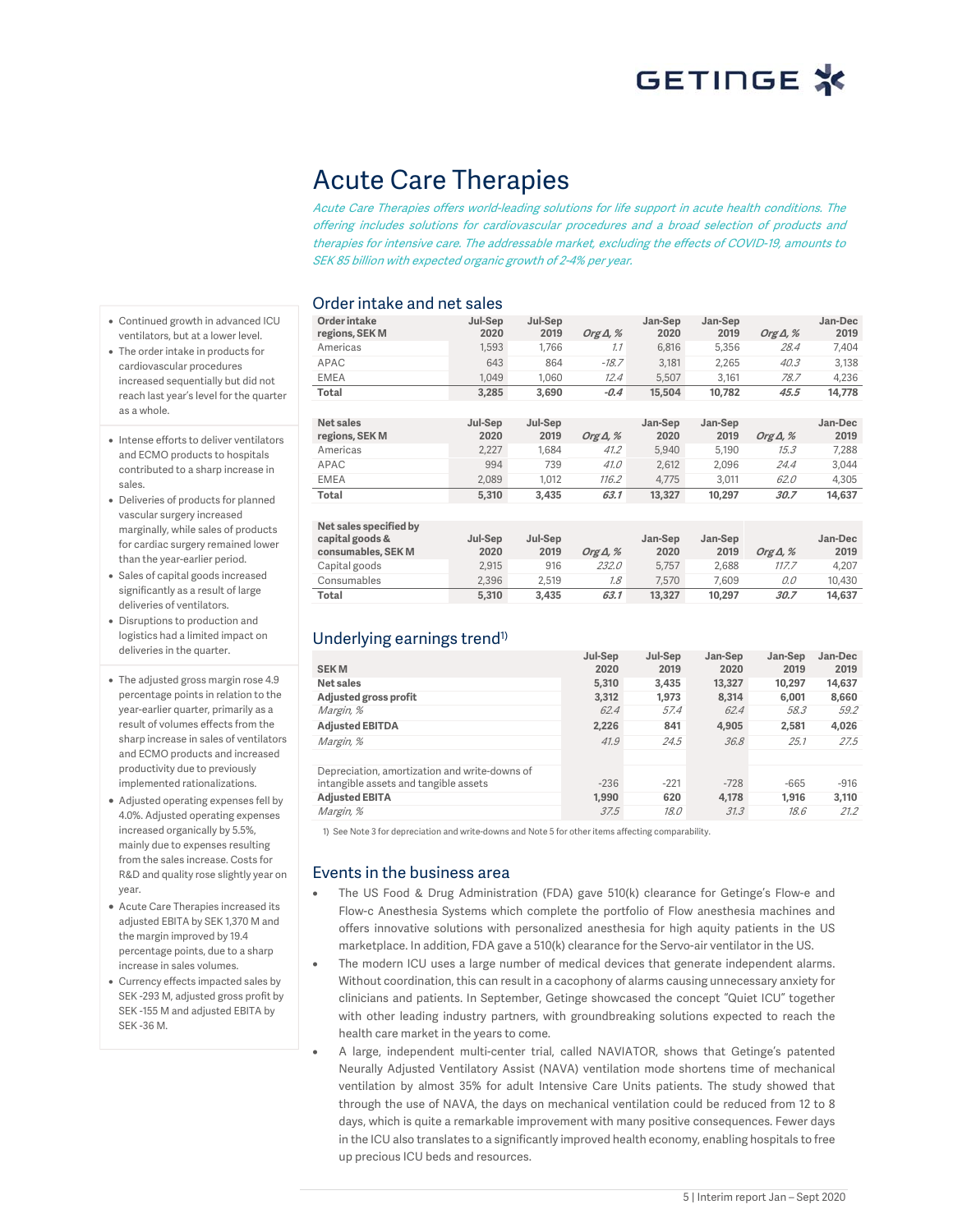## Life Science

Life Science offers a comprehensive range of equipment, technical expertise and consultation for pharmaceutical bioprocesses and to prevent contamination in biopharmaceutical production, medical device manufacturing and biomedical research. The addressable market, excluding the effects of COVID-19, amounts to SEK 33 billion with expected organic growth of 4-6% per year.

### Order intake and net sales

**Order intake regions, SEK M Jul-Sep 2020 Jul-Sep 2019 Org Δ, % Jan-Sep 2020 Jan-Sep 2019 Org Δ, % Jan-Dec 2019** Americas 289 214 15.7 918 754 4.3 988 APAC 85 90 -27.2 319 258 -13.3 408 EMEA 327 322 -3.4 940 964 -9.6 1,244 **Total 701 626 -0.2 2,178 1,976 -4.8 2,640**

| Net sales<br>regions, SEK M | Jul-Sep<br>2020 | Jul-Sep<br>2019 | Org $\Delta$ , % | Jan-Sep<br>2020 | Jan-Sep<br>2019 | Org $\Delta$ , % | Jan-Dec<br>2019 |
|-----------------------------|-----------------|-----------------|------------------|-----------------|-----------------|------------------|-----------------|
| Americas                    | 265             | 191             | 28.6             | 831             | 584             | <i>25.0</i>      | 887             |
| APAC                        | 159             | 87              | 52.8             | 341             | 254             | 0.1              | 367             |
| <b>EMEA</b>                 | 321             | 235             | 30.1             | 876             | 784             | 4.3              | 1.233           |
| Total                       | 746             | 513             | 33.4             | 2.048           | 1.622           | 11.1             | 2.487           |

| Net sales specified by<br>capital goods &<br>consumables, SEK M | Jul-Sep<br>2020 | Jul-Sep<br>2019 | Org $\Delta$ , % | Jan-Sep<br>2020 | Jan-Sep<br>2019 | Org $\Delta$ , % | Jan-Dec<br>2019 |
|-----------------------------------------------------------------|-----------------|-----------------|------------------|-----------------|-----------------|------------------|-----------------|
| Capital goods                                                   | 534             | 311             | 48.4             | 1.434           | 1.002           | 18.5             | 1.635           |
| Consumables                                                     | 212             | 202             | 10.2             | 614             | 620             | $-1.0$           | 852             |
| Total                                                           | 746             | 513             | 33.4             | 2.048           | 1.622           | 11.1             | 2.487           |

## Underlying earnings trend<sup>1)</sup>

| <b>SEKM</b>                                   | Jul-Sep<br>2020 | Jul-Sep<br>2019 | Jan-Sep<br>2020 | Jan-Sep<br>2019 | Jan-Dec<br>2019 |
|-----------------------------------------------|-----------------|-----------------|-----------------|-----------------|-----------------|
| Net sales                                     | 746             | 513             | 2,048           | 1.622           | 2,487           |
| Adjusted gross profit                         | 318             | 207             | 856             | 629             | 962             |
| Margin, %                                     | 42.6            | 40.4            | 41.8            | 38.8            | 38.7            |
| <b>Adjusted EBITDA</b>                        | 170             | 84              | 380             | 243             | 432             |
| Margin, %                                     | 22.8            | 16.4            | 18.5            | 15.0            | 17.4            |
|                                               |                 |                 |                 |                 |                 |
| Depreciation, amortization and write-downs of |                 |                 |                 |                 |                 |
| intangible assets and tangible assets         | $-33$           | $-30$           | $-98$           | $-80$           | $-109$          |
| <b>Adiusted EBITA</b>                         | 136             | 54              | 281             | 163             | 323             |
| Margin, %                                     | 18.3            | 10.5            | 13.7            | 10.0            | 13.0            |

1) See Note 3 for depreciation and write-downs and Note 5 for other items affecting comparability.

### Events in the business area

- The extensive number of initiatives to develop vaccines against COVID-19 around the world are contributing to increased interest in Beta Bags, which is part of Getinge's Sterile Transfer offering. Getinge is in negotiations with several pharmaceutical companies working to develop vaccines for this purpose. However, the strong increase in sales of Beta Bags so far this year is mainly due to increased demand for other types of biopharmaceuticals.
- The integration of Applikon, which was acquired in January 2020, follows the plan and the order intake increases sequentially. Applikon offers bioreactors and systems for advanced development and production of biopharmaceutical drugs such as vaccines.
- In the quarter, GEW 101210 FT cGMP, a cGMP\* compatible washer for use in pharmaceutical production, was launched. It is developed together with our users to secure optimized and pre-configured functionality and shortened delivery time, which is often a critical parameter for our customers. The initial reception has been very positive.

\*Current Good Manufacturing Practice regulations enforced by the FDA and other regulatory bodies. cGMPs provide for systems that assure proper design, monitoring, and control of manufacturing processes and facilities.

- The order intake increased organically in Sterile Transfer and washer-disinfectors, while other product segments did not reach last year's levels.
- The positive trend in Americas in Q2 continued in Q3 2020.
- Net sales increased organically in all regions and product categories due to large deliveries, some of which were earlier than scheduled
- Growth was particularly high in sterilizers since installations could be resumed on a larger scale in the quarter, and in Sterile Transfer for which growth from prior quarters was further strengthened.
- The adjusted gross margin strengthened by 2.2 percentage points, primarily as a result of higher sales volumes, a favorable product mix and increased productivity.
- Adjusted operating expenses increased by 19.7%, mainly due to acquisitions. Expenses increased organically by 2.2%.
- Life Science's adjusted EBITA rose by SEK 83 M and the margin increased by 7.8 percentage points, mainly due to higher volumes and mix effects.
- Currency effects impacted sales by SEK -28 M, adjusted gross profit by SEK -8 M and adjusted EBITA by SEK +6 M.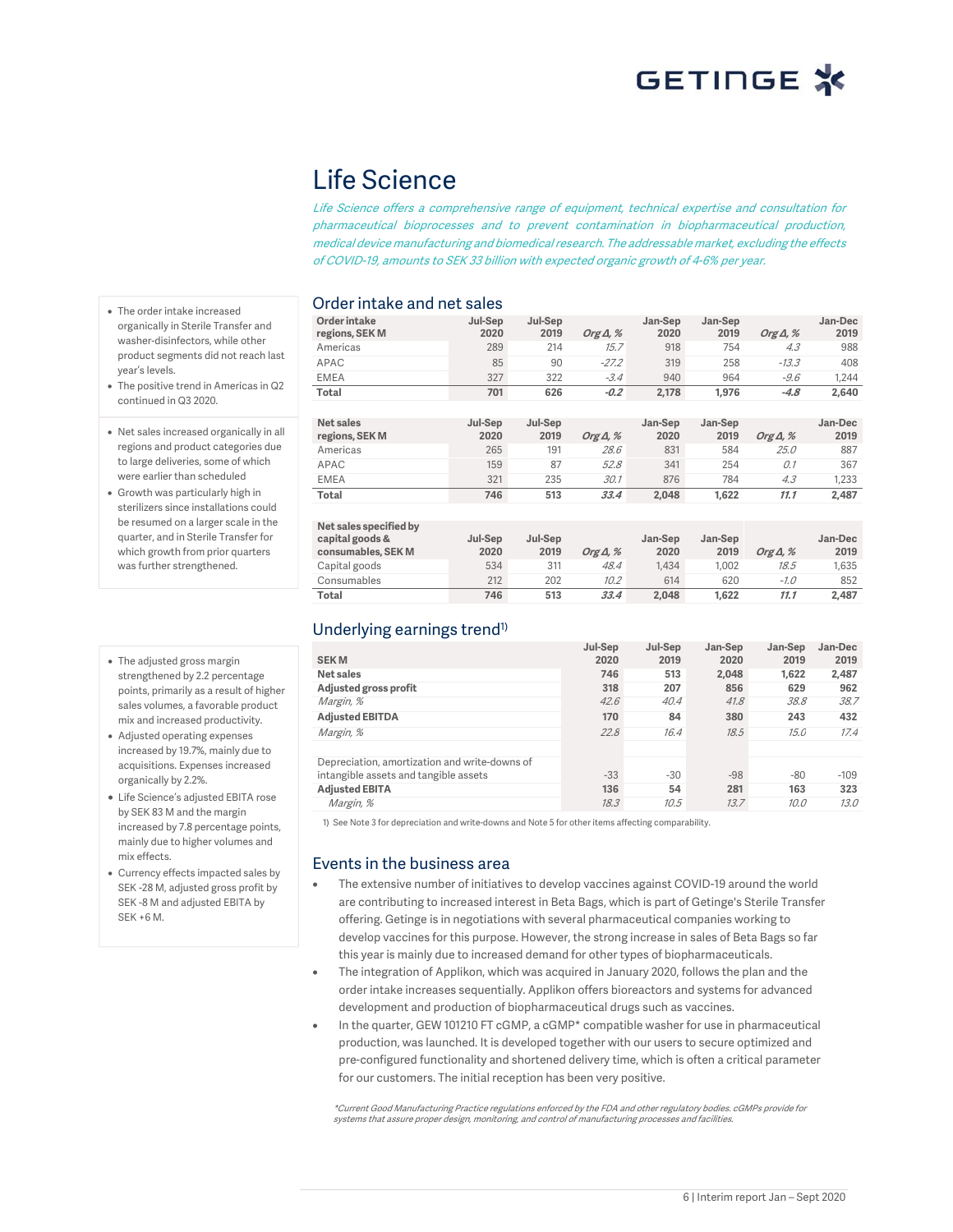# Surgical Workflows

Surgical Workflows offers products and solutions to serve as an end-to-end partner for optimizing the quality, safety and capacity usage of the sterile supply departments and operating rooms. The addressable market, excluding the effects of the COVID-19 pandemic, amounts to SEK 62 billion with expected organic growth of 2-4% per year.

### Order intake and net sales

- Continued lower order intake in capital goods in all regions, primarily as a result of COVID-19.
- The order intake in the smallest product category, Integrated Workflow Solutions, increased during the quarter.
- The lower order intake in Q1 and Q2 had a significant impact on the organic net sales trend for this quarter.
- Invoicing for both of the larger product categories, Infection Control and Surgical Workplaces, declined significantly.
- Sales for Integrated Workflow Solutions, which offers IT systems for greater control and productivity, fared well year on year.
- Sales of services, spare parts and consumables were also relatively high compared with Q3 2019.
- The adjusted gross margin fell by 4.3 percentage points mainly as a result of lower sales, under absorption in production and negative currency effects. Enhanced productivity helped to slightly soften the negative effect.
- Adjusted operating expenses declined by 16.4% and fell organically by 10.2%, due to rationalizations combined with new work methods as a result of COVID-19.
- Surgical Workflows' adjusted EBITA fell by SEK 109 M compared with Q3 2019 and the margin declined by 4.8 percentage points as a result of lower sales volumes.
- Currency effects impacted sales by SEK -112 M, adjusted gross profit by SEK -55 M and adjusted EBITA by SEK -3 M.

| Prusi mano anu nocedioe        |                 |                 |                  |                 |                 |                  |                 |
|--------------------------------|-----------------|-----------------|------------------|-----------------|-----------------|------------------|-----------------|
| Order intake<br>regions, SEK M | Jul-Sep<br>2020 | Jul-Sep<br>2019 | Org $\Delta$ , % | Jan-Sep<br>2020 | Jan-Sep<br>2019 | Org $\Delta$ , % | Jan-Dec<br>2019 |
|                                |                 |                 |                  |                 |                 |                  |                 |
| Americas                       | 378             | 534             | $-24.6$          | 1.239           | 1.704           | $-26.8$          | 2,331           |
| APAC                           | 529             | 651             | $-14.0$          | 1.574           | 1.823           | $-13.4$          | 2,491           |
| <b>EMEA</b>                    | 1.005           | 1.177           | $-10.1$          | 2.936           | 3.353           | $-77.7$          | 4.592           |
| Total                          | 1.912           | 2.362           | $-14.5$          | 5.749           | 6,880           | $-15.6$          | 9,414           |
|                                |                 |                 |                  |                 |                 |                  |                 |
|                                |                 |                 |                  |                 |                 |                  |                 |

| Net sales<br>regions, SEK M | Jul-Sep<br>2020 | Jul-Sep<br>2019 | Org $\Delta$ , % | Jan-Sep<br>2020 | Jan-Sep<br>2019 | Org $\Delta$ , % | Jan-Dec<br>2019 |
|-----------------------------|-----------------|-----------------|------------------|-----------------|-----------------|------------------|-----------------|
| Americas                    | 448             | 616             | $-20.6$          | 1.386           | 1.717           | $-18.1$          | 2.460           |
| APAC                        | 515             | 565             | $-4.4$           | 1.425           | 1.538           | $-6.8$           | 2.466           |
| <b>EMEA</b>                 | 957             | 1.107           | $-9.5$           | 2.794           | 2.887           | $-2.2$           | 4.509           |
| Total                       | 1.920           | 2.288           | $-11.2$          | 5,605           | 6.142           | -7.8             | 9,435           |

| Net sales specified by<br>capital goods &<br>consumables, SEK M | Jul-Sep<br>2020 | Jul-Sep<br>2019 | Org $\Delta$ , % | Jan-Sep<br>2020 | Jan-Sep<br>2019 | Org $\Delta$ , % | Jan-Dec<br>2019 |
|-----------------------------------------------------------------|-----------------|-----------------|------------------|-----------------|-----------------|------------------|-----------------|
| Capital goods                                                   | 1.094           | 1.428           | $-18.7$          | 3.144           | 3.653           | $-12.8$          | 5.939           |
| Consumables                                                     | 826             | 860             | $1.2^{\circ}$    | 2.460           | 2.489           | -0.4             | 3.496           |
| Total                                                           | 1,920           | 2,288           | $-11.2$          | 5.605           | 6.142           | $-7.8$           | 9.435           |

## Underlying earnings trend<sup>1)</sup>

| <b>SEKM</b>                                   | Jul-Sep<br>2020 | Jul-Sep<br>2019 | Jan-Sep<br>2020 | Jan-Sep<br>2019 | Jan-Dec<br>2019 |
|-----------------------------------------------|-----------------|-----------------|-----------------|-----------------|-----------------|
| Net sales                                     | 1,920           | 2.288           | 5,605           | 6,142           | 9,435           |
| Adjusted gross profit                         | 748             | 991             | 2.148           | 2.467           | 3,779           |
| Margin, %                                     | 39.0            | 43.3            | 38.3            | 40.2            | 40.1            |
| <b>Adjusted EBITDA</b>                        | 144             | 270             | 176             | 311             | 863             |
| Margin, %                                     | 7.5             | 11.8            | 3.1             | 5.1             | 9.1             |
|                                               |                 |                 |                 |                 |                 |
| Depreciation, amortization and write-downs of |                 |                 |                 |                 |                 |
| intangible assets and tangible assets         | $-155$          | $-171$          | $-459$          | $-481$          | $-641$          |
| <b>Adjusted EBITA</b>                         | $-10$           | 99              | $-283$          | $-170$          | 222             |
| Margin, %                                     | $-0.5$          | 4.3             | $-5.0$          | $-2.8$          | 2.4             |

1) See Note 3 for depreciation and write-downs and Note 5 for other items affecting comparability.

### Events in the business area

- In July, Getinge introduced Torin OptimalQ, an efficient planning tool to bring down surgery backlogs which is a worldwide priority due to COVID-19. Torin OptimalQ is a cloud-based software solution that calculates the best way to prioritize the surgery schedule per operating room, week or service.
- The newly launched horizontal ceiling supply unit, Maquet Moduevo Bridge, is equipped with Getinge's latest light innovation – the Somnus light. It helps critical care patients sleep better by keeping the biological clock in sync through artificial light.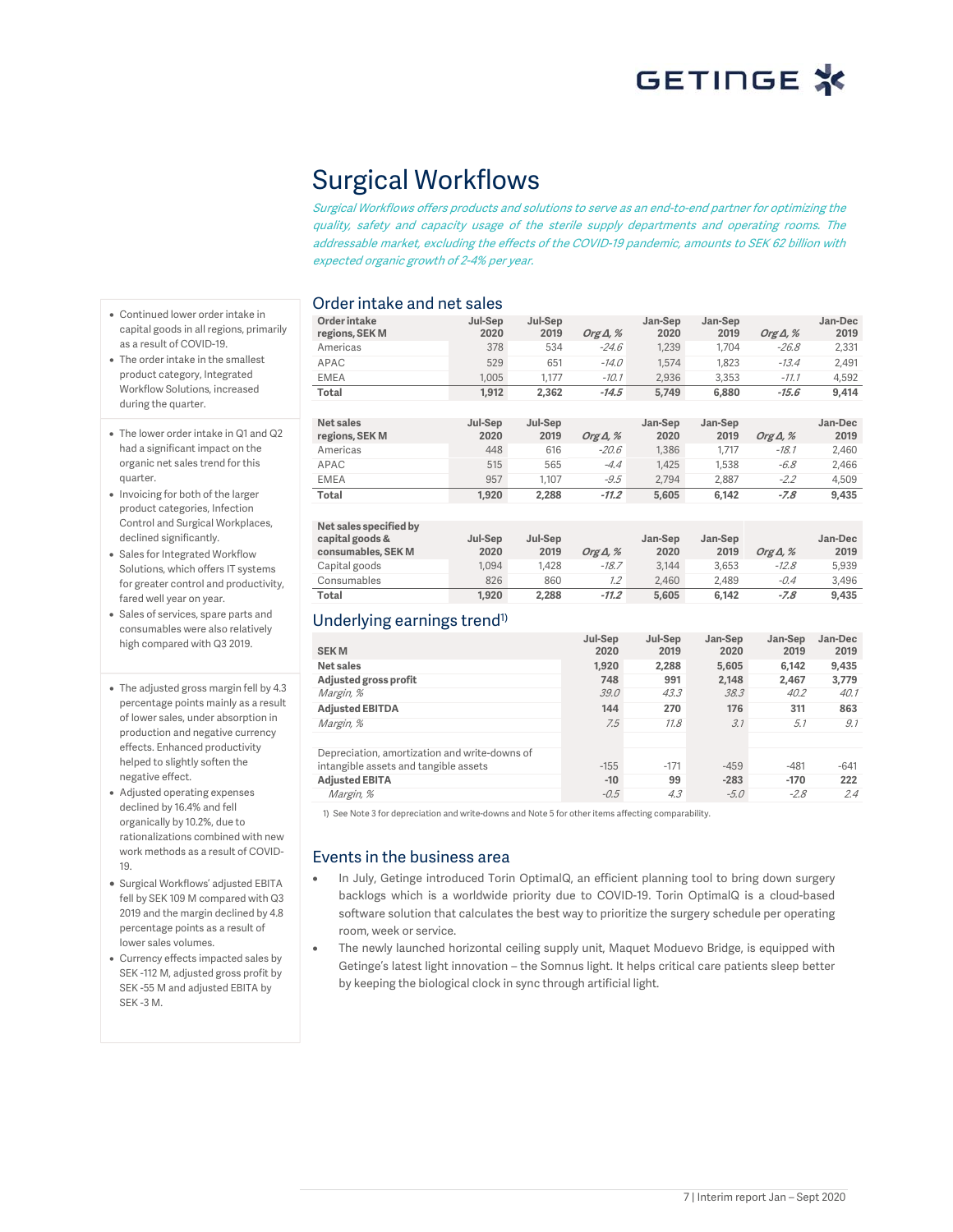# Other information

### Financial impact of COVID-19

The outbreak of COVID-19 was characterized by the WHO as a pandemic on March 11, 2020. In this situation, Getinge is prioritizing the health and safety of its employees and is taking measures to limit the spread of the virus by following the instructions of the relevant authorities. In addition, Getinge has made considerable efforts to enhance production capacity for ventilators and safeguard production of critical and life support products. Getinge has also worked intensively together with hospitals and pharmaceutical companies around the world to combat COVID-19.

The order intake for the Acute Care Therapies business area declined organically by 0.4% in the third quarter. The order intake for ventilators increased year on year, but at a lower level than in the first and second quarters. Demand declined for the other product segments in the business area since non-urgent operations were postponed. The order intake in products for cardiovascular procedures recovered somewhat and increased sequentially but did not reach last year's level for the quarter as a whole. In other parts of the operations, mainly Surgical Workflows was negatively affected by the economic downturn resulting from the pandemic, with order intake for this business area falling organically by 14.5%. The order intake for the Life Science business area declined organically by 0.2%.

The Group's sales and earnings improved as a result of the outbreak of the virus and the increase in the order intake for ventilators and cardiopulmonary products in the first and second quarters could be increasingly converted to net sales in the third quarter. It has been possible to continue work on the installation and servicing of products, and this was not negatively affected by restrictions in key markets. Minor disruptions occurred in the production operations in the form of sick leave among employees and problems with deliveries of components, which were possible to resolve without any significantly negative consequences arising. The sharp increase in activity in the areas of Acute Care Therapies that are directly linked to treating patients with COVID-19 contributed to the improvement in sales and earnings for the business area despite a decline in other product segments. Sales and earnings fell in Surgical Workflows due to a lower level of activity in the areas of health care that are not related to the outbreak of the virus. Sales and earnings for Life Science were not impacted by the outbreak of the virus to any significant extent.

Although few signs currently suggest this, it cannot be ruled out that the situation regarding the pandemic could result in negative financial effects in the future due to lower demand, a shortage of components and disruptions to production. Installation and service of products at hospitals and care facilities could also be limited by restrictions to reduce the spread of the virus. Combined with a potential inventory build-up and impaired payment discipline among the Group's customers, this could negatively impact the Group's cash flow. Accordingly, Getinge is closely monitoring developments and is continuously evaluating the operational and financial effects. Some minor measures to adjust costs were carried out (as presented in the interim report for the second quarter of 2020) and plans have been made to further reduce costs if necessary. In addition, the sharp increase in ventilator production capacity may need to be adjusted as demand normalizes.

Since there is currently significant uncertainty regarding the future course of events, Getinge does not provide a forecast for organic sales growth for the full-year 2020. The year-end report for 2019 stated that organic sales growth for 2020 was expected to amount to 2-4%.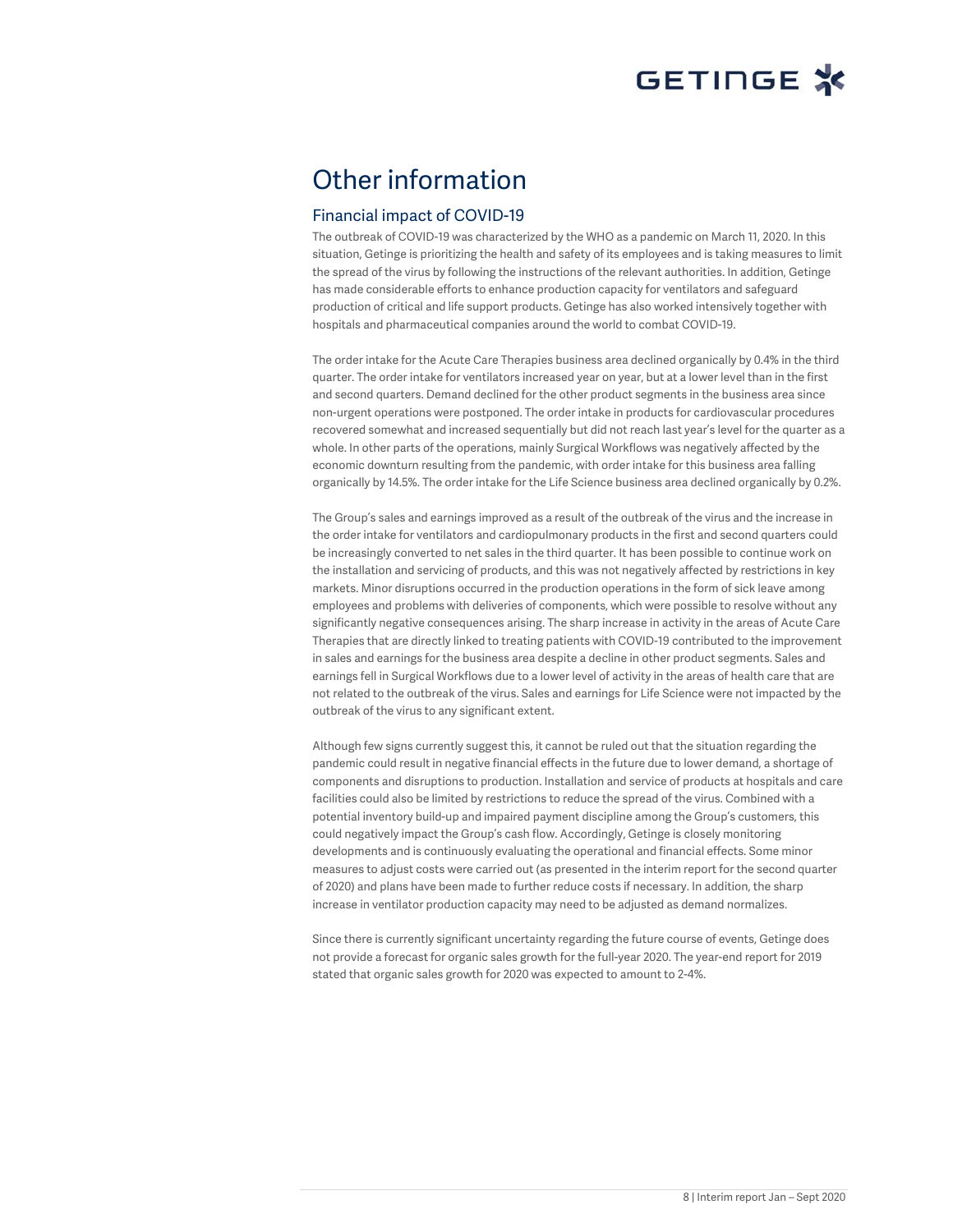### Update regarding Consent Decree with the FDA

| <b>SEKM</b>                      | Sep 30<br>2020           | Sep 30<br>2019           | December 31<br>2019 |
|----------------------------------|--------------------------|--------------------------|---------------------|
| Provision at beginning of period | 234                      | 382                      | 382                 |
| Used amount                      | $-98$                    | $-108$                   | $-154$              |
| Provisions                       | $\overline{\phantom{a}}$ | $\overline{\phantom{a}}$ |                     |
| <b>Translation differences</b>   | $\mathcal{D}$            |                          | 6                   |
| Provision at close of period     | 138                      | 291                      | 234                 |

The Consent Decree with the FDA was signed in February 2015 and originally encompassed a total of four production units in the US and Germany. Improvement plans for the identified corrections have been prepared for each unit. Such identified corrections have been completed at the two production units in the US. This work is expected to continue until 2021 at Hechingen. In autumn 2018 and the start of 2019, Getinge's production units in Fairfield and Mahwah received warning letters from the FDA. The reason for the warning letters was routine inspections performed by the FDA at these production units in 2018. The FDA's observations and opinions pertain to procedures and processes linked to demands for supplier checks, processes for the approval of design changes and incident reporting. The same observations were identified by Getinge during internal inspections in the fourth quarter of 2017. The local organization has since worked to correct the shortcomings in the quality management system. Getinge has submitted an action plan, including activities and a related schedule, to the FDA and improvements are proceeding according to plan.

### Risk management<sup> $1$ </sup>

#### Health care reimbursement system

Political decisions represent the single greatest market risk to Getinge Group. Changes to the health care reimbursement system can have a major impact on individual markets by reducing or deferring grants. This risk is limited by Getinge being active in a large number of geographical markets.

#### Customers

Activities conducted by Getinge's customers are generally financed directly or indirectly by public funds. The ability to pay is usually very solid, although payment behavior can vary between different countries. All transactions outside the OECD area are covered by payment guarantees, unless the customer's ability to pay is well documented.

#### Authorities and control bodies

Parts of Getinge's product range are covered by legislation stipulating rigorous assessments, quality control and documentation. It cannot be ruled out that Getinge's operations, financial position and earnings may be negatively impacted in the future by difficulties in complying with current regulations and requirements of authorities and control bodies or changes to such regulations and requirements. To limit these risks to the greatest possible extent, Getinge conducts extensive work focused on quality and regulatory issues. The Group-wide quality and regulatory compliance function has, besides a representative in the executive management team, a representative on the management teams of each business area, and the function is represented in all R&D and production units. The majority of the Group's production facilities are certified according to the medical device quality standard ISO 13485 and/or the general quality standard ISO 9001. Getinge is also, and may become in the future, involved in government investigations, disputes and similar proceedings within the framework of its other business operations concerning such issues as the environment, tax and competition. Since Getinge operates in a global environment, the company is also exposed to local business risks, such as corruption and restrictions on trade. To minimize the risk of being subject to such investigations, disputes and proceedings, Getinge works actively on developing, implementing and maintaining policies and systems for ensuring compliance with applicable rules and regulations. The overall responsibility for identifying and addressing potential risk areas lies with the Getinge Executive Team and the business operations. The Compliance and the Internal Audit functions assist with support and ongoing monitoring as well as investigations and internal auditing.

 <sup>1</sup>) For information regarding risks related to COVID-19 and the ongoing pandemic, refer to the section on "Financial impact of COVID-19" on page 8.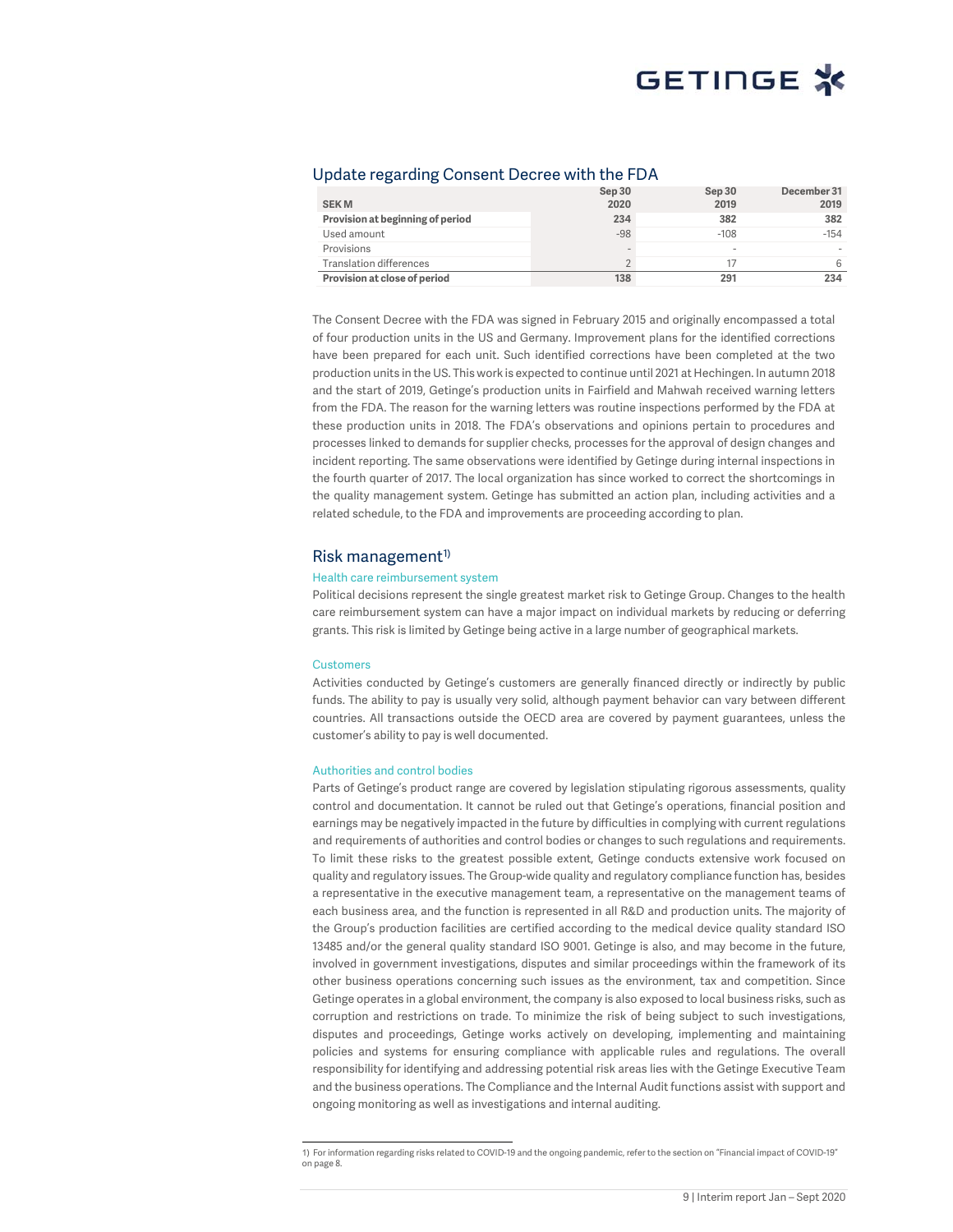#### Research and development

Getinge's future growth also depends on the company's ability to develop new and successful products. Research and development efforts are costly and it is impossible to guarantee that developed products will be commercially successful. As a means of maximizing the return on investments in research and development efforts, the Group applies a structured selection and planning process that includes careful analyses of the market, technological progress, choice of production method and selection of subcontractors. The actual development work is also conducted in a structured manner and each project undergoes a number of fixed control points.

#### Product liability and damage claims

Health care suppliers run a risk, like other players in the health care industry, of being subject to product liability and other legal claims. Such claims can involve large amounts and significant legal expenses. Getinge cannot provide any guarantees that its operations will not be subject to compensation claims. Getinge carries the customary indemnity and product liability insurance, but there is a risk that Getinge's insurance coverage may not fully cover product liability and other claims.

#### Protection of intellectual property rights

Getinge is a market leader in the areas in which it operates and invests significant amounts in product development. To secure returns on these investments, Getinge actively upholds its rights and monitors competitors' activities closely. There is the risk when new products are developed that other companies may claim a patent infringement, which could result in disputes. If required, Getinge will protect its intellectual property rights through legal processes.

#### Financial risk management

Getinge is exposed to a number of financial risks in its operations. Financial risks principally pertain to risks related to currency risks, interest-rate risks, and credit and counterparty risks. Risk management is regulated by the finance policy adopted by the Board and a Treasury directive decided by the Getinge Executive Team based on the finance policy. The ultimate responsibility for managing the Group's financial risks and developing methods and principles of financial risk management lies with the Getinge Executive Team and the treasury function. For more detailed information concerning these risks, refer to the Group's Annual Report. The Group has a number of participations in foreign operations whose net assets are exposed to currency risks. Currency exposure that arises from net assets in the Group's foreign operations is primarily managed by borrowing in said foreign currency.

#### Seasonal variations

Getinge's sales and earnings are affected by seasonal variations. The highest net sales are usually generated in the fourth quarter, followed by the second, third and first quarters. The shares of sales derived from capital goods and consumables also normally changes during the year, with a higher share of sales of capital goods toward the end of the year.

### Transactions with related parties

Getinge carried out normal commercial transactions with Arjo, which was distributed to shareholders in December 2017, for the sale and purchase of goods and services. In addition, no other significant transactions with related parties occurred during the period other than transactions with subsidiaries.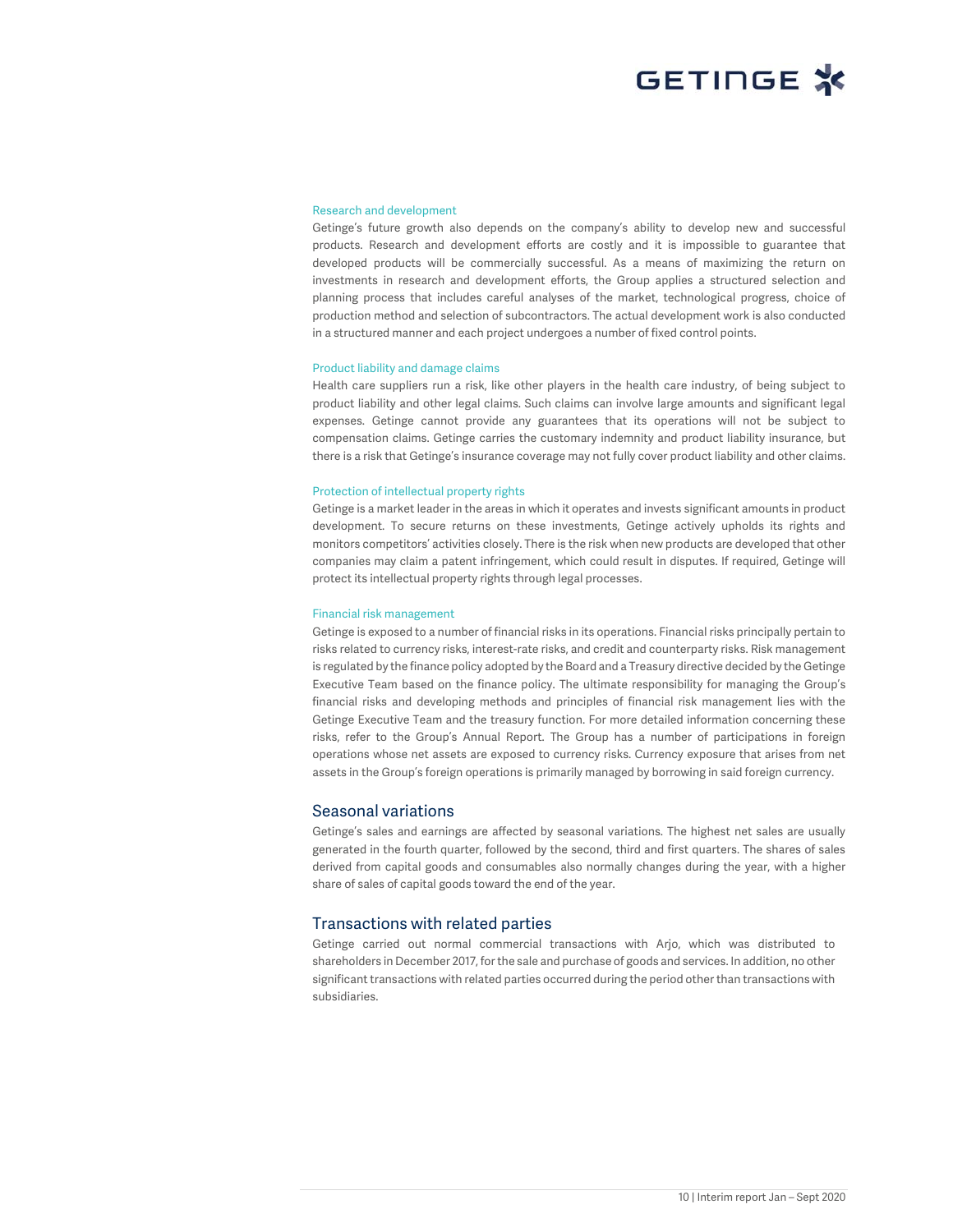### Forward-looking information

This report contains forward-looking information based on the current expectations of company management. Although management deems that the expectations presented by such forwardlooking information are reasonable, no guarantee can be given that these expectations will prove correct. Accordingly, the actual future outcome could vary considerably compared with what is stated in the forward-looking information, due to such factors as changed conditions regarding finances, market and competition, changes in legal and regulatory requirements and other political measures, and fluctuations in exchange rates.

### Getinge's financial targets

- Average annual organic growth in net sales: 2-4%
- Average earnings per share growth: >10%
- Getinge's dividend policy is to pay dividends of 30-50% of net profit to shareholders.

### Nomination Committee ahead of 2021 Annual General Meeting

Ahead of the Annual General Meeting, the Nomination Committee shall, in accordance with the principles adopted at the 2020 Annual General Meeting, be composed of members appointed by the four largest shareholders in terms of voting rights, based on a list of owner-registered shareholders from Euroclear Sweden AB or other reliable ownership information, as of August 31 of each year, and the Chairman of the Board of Directors. In addition, if the Chairman of the Board in consultation with the member appointed by the largest shareholder in terms of voting rights deems it appropriate, it shall include an, in relation to the company and its major shareholders, independent representative of the minor shareholders as a member of the Nomination Committee.

Getinge's Nomination Committee ahead of the 2021 Annual General Meeting has been appointed and comprises the company's Chairman Johan Malmquist, and representatives from the following owners, listed by size.

- **Carl Bennet AB:** Carl Bennet
- **Fourth Swedish National Pension Fund:** Per Colleen
- **Swedbank Robur:** Marianne Nilsson
- **SHB Fonder & Liv:** Anna Sundberg
- **Representing minority shareholders:** Sophie Nachemson-Ekwall

Shareholders who would like to submit proposals to Getinge's 2021 Nomination Committee can contact the Nomination Committee by e-mail at valberedningen@getinge.com or by mail: Getinge AB, Att: Nomination Committee, Box 8861, SE-402 72 Gothenburg, Sweden.

#### 2021 Annual General Meeting

Getinge AB's Annual General Meeting will be held on April 20, 2021 in Kongresshallen at Hotel Tylösand in Halmstad, Sweden. Shareholders wishing to have a matter addressed at the Annual General Meeting can submit their proposal to Getinge's Board Chairman by e-mail: arenden.bolagsstamma@getinge.com, or by mail: Getinge AB, Att: Bolagsstämmoärenden, Box 8861, SE-402 72 Gothenburg, Sweden. To ensure inclusion in the notice and the agenda, proposals must be received by the company not later than March 2, 2021.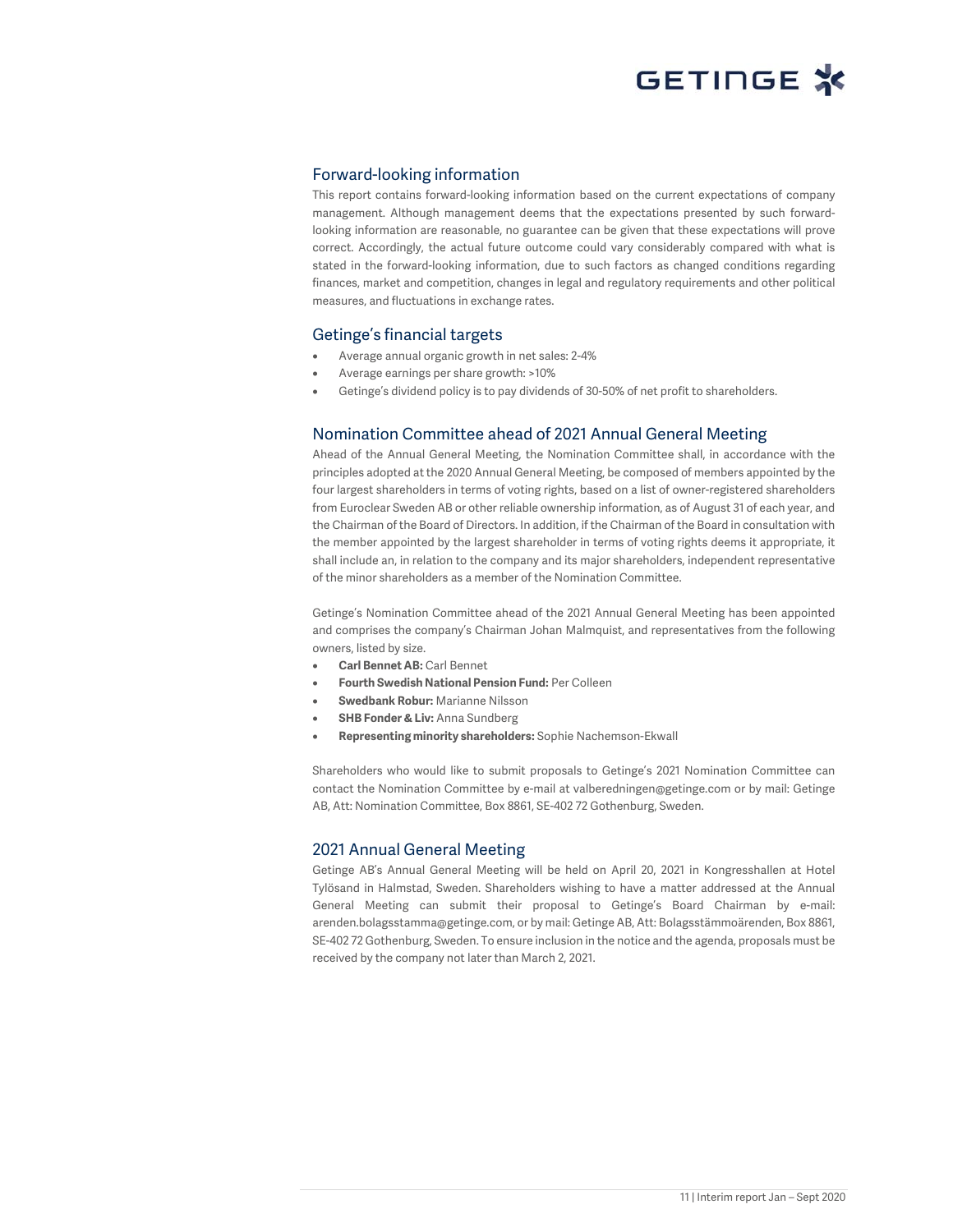

#### Assurance

The Board of Directors and CEO assure that the interim report provides a true and fair review of the Parent Company and the Group's operations, position and earnings and describes the material risks and uncertainties faced by the Parent Company and the Group.

**Gothenburg, October 16, 2020** 

**Johan Malmquist**  Chairman

**Carl Bennet**  Vice Chairman

**Johan Bygge**  AGM-elected Board member

**Barbro Fridén**  AGM-elected Board member

**Dan Frohm**  AGM-elected Board member

**Rickard Karlsson**  Board member Representative of the Swedish Metalworkers' Union

**Malin Persson**  AGM-elected Board member

**Åke Larsson**  Board member Representative of the Swedish Association of Graduate Engineers

**Johan Stern**  AGM-elected Board member

**Sofia Hasselberg**  AGM-elected Board member

> **Mattias Perjos**  President & CEO

**Cecilia Daun Wennborg**  AGM-elected Board member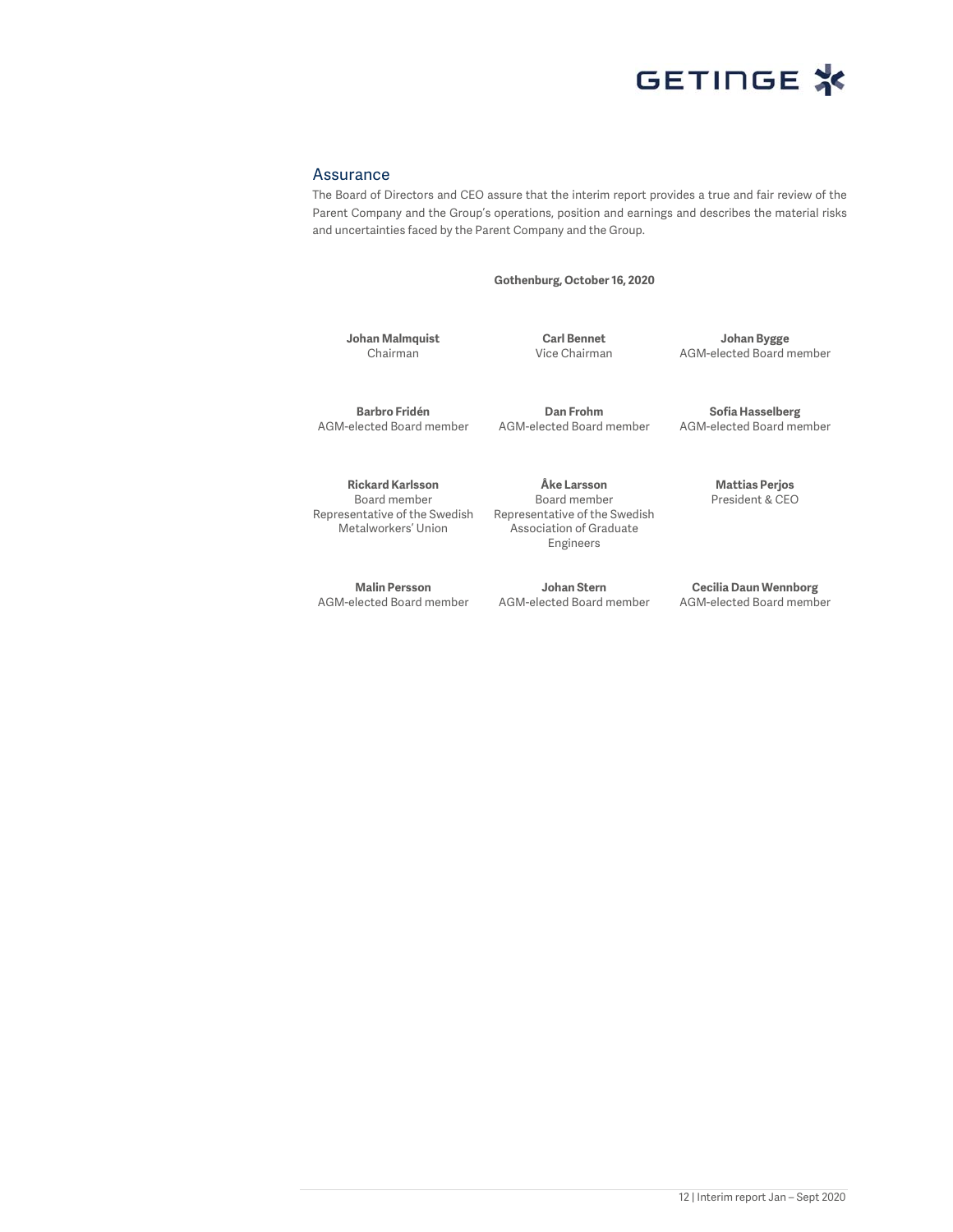# AUDITOR'S REPORT

INTERIM REPORT PREPARED IN ACCORDANCE WITH IAS 34 AND CHAPTER 9 OF THE SWEDISH ANNUAL ACCOUNTS ACT

#### Introduction

We have reviewed the condensed interim financial information (interim report) of Getinge AB (publ) as of 30 September 2020 and the nine-month period then ended. The board of directors and the CEO are responsible for the preparation and presentation of the interim financial information in accordance with IAS 34 and the Swedish Annual Accounts Act. Our responsibility is to express a conclusion on this interim report based on our review.

#### Scope of Review

We conducted our review in accordance with the International Standard on Review Engagements ISRE 2410, Review of Interim Report Performed by the Independent Auditor of the Entity. A review consists of making inquiries, primarily of persons responsible for financial and accounting matters, and applying analytical and other review procedures. A review is substantially less in scope than an audit conducted in accordance with International Standards on Auditing, ISA, and other generally accepted auditing standards in Sweden. The procedures performed in a review do not enable us to obtain assurance that we would become aware of all significant matters that might be identified in an audit. Accordingly, we do not express an audit opinion.

#### **Conclusion**

Based on our review, nothing has come to our attention that causes us to believe that the interim report is not prepared, in all material respects, in accordance with IAS 34 and the Swedish Annual Accounts Act, regarding the Group, and with the Swedish Annual Accounts Act, regarding the Parent Company.

Gothenburg October 16, 2020

Öhrlings PricewaterhouseCoopers AB

Johan Rippe Tomas Hilmarsson Authorized Public Accountant Authorized Public Accountant Auditor in charge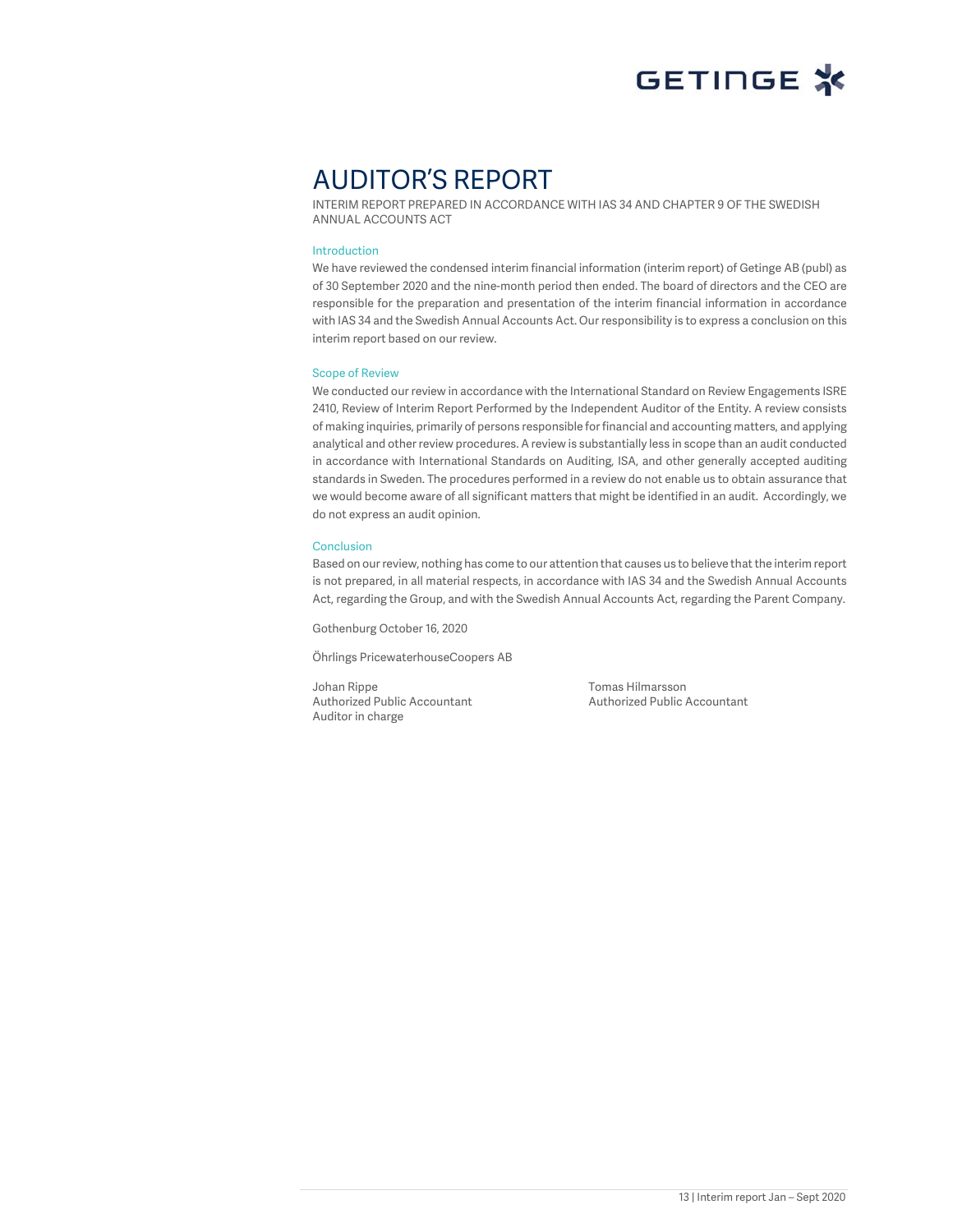# Consolidated financial statements

## Consolidated income statement

|                                                                                   |                | Jul-Sep      | Jul-Sep  | Jan-Sep   | Jan-Sep  | Jan-Dec   |
|-----------------------------------------------------------------------------------|----------------|--------------|----------|-----------|----------|-----------|
| <b>SEKM</b>                                                                       | <b>Note</b>    | 2020         | 2019     | 2020      | 2019     | 2019      |
| Net sales                                                                         | $\overline{2}$ | 7.976        | 6,236    | 20,980    | 18,061   | 26,559    |
| Cost of goods sold                                                                |                | $-3,846$     | $-3.303$ | $-10.416$ | $-9,662$ | $-14,104$ |
| <b>Gross profit</b>                                                               | 2, 3           | 4,130        | 2,933    | 10,564    | 8,399    | 12,455    |
| Selling expenses                                                                  |                | $-1,203$     | $-1,332$ | $-3,883$  | $-4,032$ | $-5,411$  |
| Administrative expenses                                                           |                | $-845$       | $-844$   | $-2,639$  | $-2,514$ | $-3,443$  |
| Research and development costs                                                    |                | $-207$       | $-175$   | $-759$    | $-569$   | $-762$    |
| <b>Acquisition expenses</b>                                                       |                | $-2$         | $-10$    | $-4$      | $-12$    | $-45$     |
| Restructuring costs                                                               |                | $\mathbf{0}$ | $-39$    | $-168$    | $-253$   | $-279$    |
| Other operating income and expenses                                               |                | 40           | $-100$   | 64        | $-124$   | $-143$    |
| <b>Operating profit (EBIT)</b>                                                    | 2, 3           | 1,913        | 433      | 3,175     | 895      | 2,372     |
| Net financial items                                                               | 2              | $-72$        | $-118$   | $-230$    | $-351$   | $-463$    |
| Profit after financial items                                                      | $\overline{2}$ | 1,841        | 315      | 2,944     | 544      | 1,909     |
| Taxes                                                                             |                | $-446$       | $-97$    | $-775$    | $-198$   | $-653$    |
| Net profit for the period                                                         |                | 1,395        | 218      | 2,169     | 346      | 1,256     |
|                                                                                   |                |              |          |           |          |           |
| Attributable to:                                                                  |                |              |          |           |          |           |
| Parent Company shareholders                                                       |                | 1,380        | 208      | 2,145     | 317      | 1,222     |
| Non-controlling interests                                                         |                | 15           | 10       | 24        | 29       | 34        |
| Net profit for the period                                                         |                | 1,395        | 218      | 2,169     | 346      | 1,256     |
| Earnings per share, SEK <sup>1)</sup>                                             |                | 5.07         | 0.76     | 7.88      | 1.16     | 4.48      |
| Weighted average number of shares for calculation of<br>earnings per share (000s) |                | 272,370      | 272,370  | 272,370   | 272,370  | 272,370   |

1) Before and after dilution

## Consolidated statement of comprehensive income

| <b>SEKM</b>                                                  | Jul-Sep<br>2020 | Jul-Sep<br>2019 | Jan-Sep<br>2020 | Jan-Sep<br>2019 | Jan-Dec<br>2019 |
|--------------------------------------------------------------|-----------------|-----------------|-----------------|-----------------|-----------------|
| Net profit for the period                                    | 1,395           | 218             | 2,169           | 346             | 1,256           |
|                                                              |                 |                 |                 |                 |                 |
| Other comprehensive income                                   |                 |                 |                 |                 |                 |
| Items that cannot be restated in profit for the period       |                 |                 |                 |                 |                 |
| Actuarial gains/losses pertaining to defined-benefit pension |                 |                 |                 |                 |                 |
| plans                                                        | $-158$          | $-277$          | $-108$          | $-595$          | $-526$          |
| Tax attributable to items that cannot be restated in profit  | 42              | 70              | 24              | 162             | 142             |
|                                                              |                 |                 |                 |                 |                 |
| Items that can later be restated in profit for the period    |                 |                 |                 |                 |                 |
| Translation differences and hedging of net investments       | $-584$          | 864             | $-615$          | 1,540           | 600             |
| Cash flow hedges                                             | 46              |                 | $-35$           | 80              | 168             |
| Tax attributable to items that can be restated in profit     | $\overline{4}$  | 4               | 24              | $-13$           | $-24$           |
| Other comprehensive income for the period, net after tax     | $-650$          | 662             | $-711$          | 1.174           | 360             |
| Total comprehensive income for the period                    | 744             | 880             | 1,458           | 1,520           | 1,616           |
|                                                              |                 |                 |                 |                 |                 |
| Comprehensive income attributable to:                        |                 |                 |                 |                 |                 |
| Parent Company shareholders                                  | 732             | 859             | 1.437           | 1,463           | 1,567           |
| Non-controlling interests                                    | 12              | 21              | 22              | 57              | 49              |
| Total comprehensive income for the period                    | 744             | 880             | 1,458           | 1,520           | 1,616           |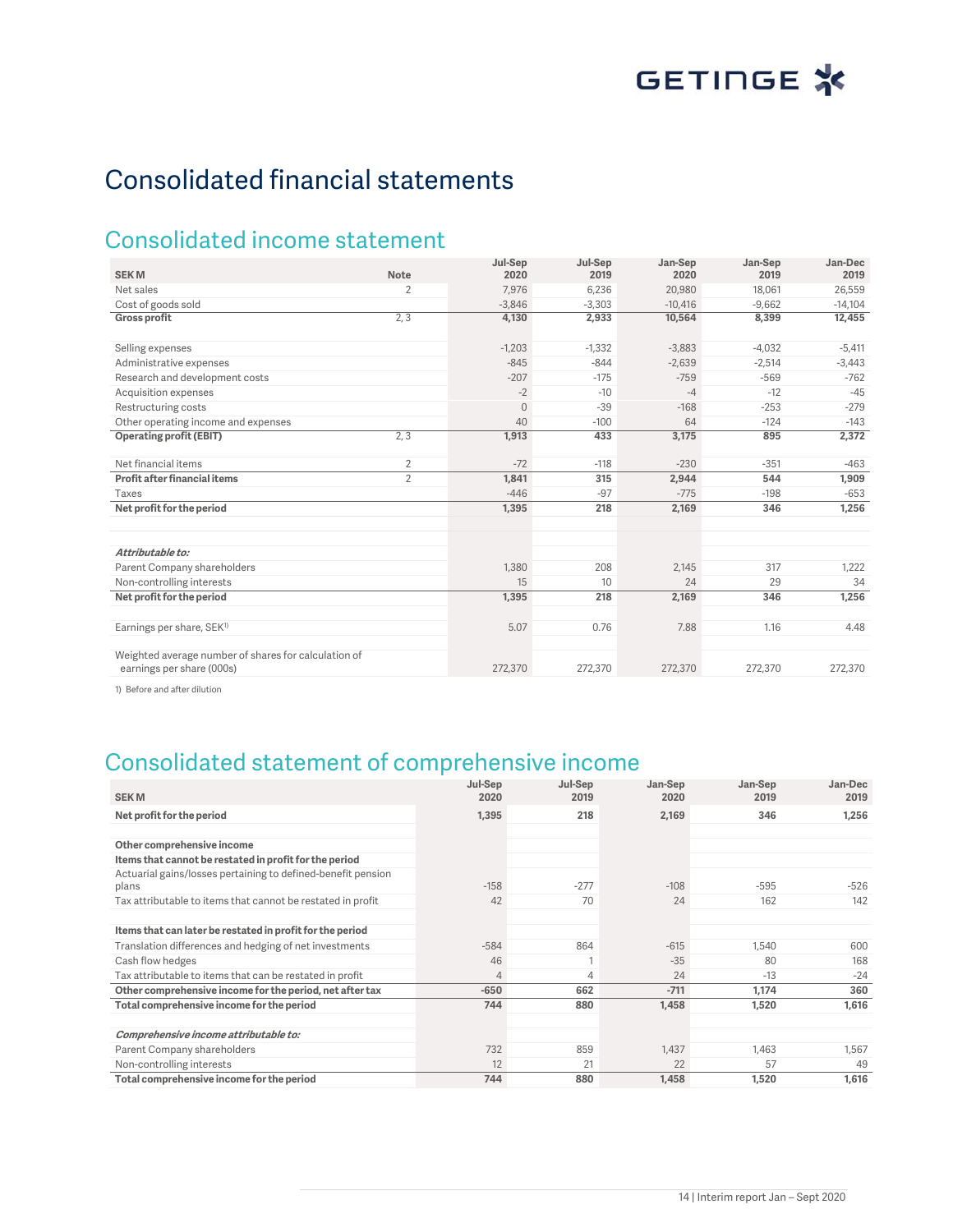## Consolidated balance sheet

| <b>SEKM</b><br><b>Note</b>                     | Sep 30<br>2020 | Sep 30<br>2019 | December 31<br>2019 |
|------------------------------------------------|----------------|----------------|---------------------|
| <b>Assets</b>                                  |                |                |                     |
| Intangible assets                              | 23,835         | 25,440         | 24,283              |
| Tangible assets                                | 3,061          | 3,270          | 3,146               |
| Right-of-use assets                            | 974            | 1,035          | 941                 |
| Financial assets                               | 1,402          | 2,120          | 1,849               |
| Inventories                                    | 5,737          | 5,473          | 4,691               |
| Accounts receivable                            | 5,346          | 5,393          | 6,344               |
| Other current receivables                      | 2,156          | 2,593          | 2,205               |
| 6<br>Cash and cash equivalents                 | 5,716          | 1,254          | 1,254               |
| <b>Total assets</b>                            | 48,227         | 46,578         | 44,713              |
|                                                |                |                |                     |
| <b>Equity and liabilities</b>                  |                |                |                     |
| Equity                                         | 22,001         | 20,877         | 20,973              |
| Provisions for pensions, interest-bearing<br>6 | 3,626          | 3,745          | 3,555               |
| 6<br>Lease liabilities                         | 947            | 1,001          | 908                 |
| 6<br>Other interest-bearing liabilities        | 11,089         | 10,631         | 9,112               |
| Other provisions                               | 3,280          | 3,842          | 3,588               |
| Accounts payable                               | 1,943          | 1,815          | 1,995               |
| Other non-interest-bearing liabilities         | 5,341          | 4,667          | 4,582               |
| Total equity and liabilities                   | 48,227         | 46,578         | 44,713              |

## Changes in equity for the Group

| <b>SEKM</b>                               | Share capital            | Other<br>capital<br>provided | Reserves <sup>1)</sup>   | <b>Retained</b><br>earnings | <b>Total</b> | Non-<br>controlling<br>interests | Total<br>equity |
|-------------------------------------------|--------------------------|------------------------------|--------------------------|-----------------------------|--------------|----------------------------------|-----------------|
| Opening balance at January 1, 2019        | 136                      | 6.789                        | 1,235                    | 11.041                      | 19.201       | 454                              | 19,655          |
| Total comprehensive income for the period | $\overline{\phantom{a}}$ | $\overline{\phantom{a}}$     | 730                      | 837                         | 1.567        | 49                               | 1,616           |
| Dividend                                  | $\overline{\phantom{a}}$ | $\overline{\phantom{a}}$     | $\sim$                   | $-272$                      | $-272$       | $-26$                            | $-298$          |
| Closing balance at December 31, 2019      | 136                      | 6.789                        | 1.965                    | 11.606                      | 20.496       | 477                              | 20,973          |
|                                           |                          |                              |                          |                             |              |                                  |                 |
| Opening balance at January 1, 2020        | 136                      | 6.789                        | 1.965                    | 11,606                      | 20.496       | 477                              | 20,973          |
| Total comprehensive income for the period | $\overline{\phantom{a}}$ | $\sim$                       | $-624$                   | 2.061                       | 1.437        | 22                               | 1.458           |
| Dividend                                  | $\overline{\phantom{a}}$ | $\overline{\phantom{a}}$     | $\overline{\phantom{a}}$ | $-409$                      | $-409$       | $-22$                            | $-430$          |
| Closing balance at September 30, 2020     | 136                      | 6.789                        | 1.341                    | 13,258                      | 21,524       | 476                              | 22,001          |

1) Reserves pertain to cash flow hedges, hedges of net investments and translation differences.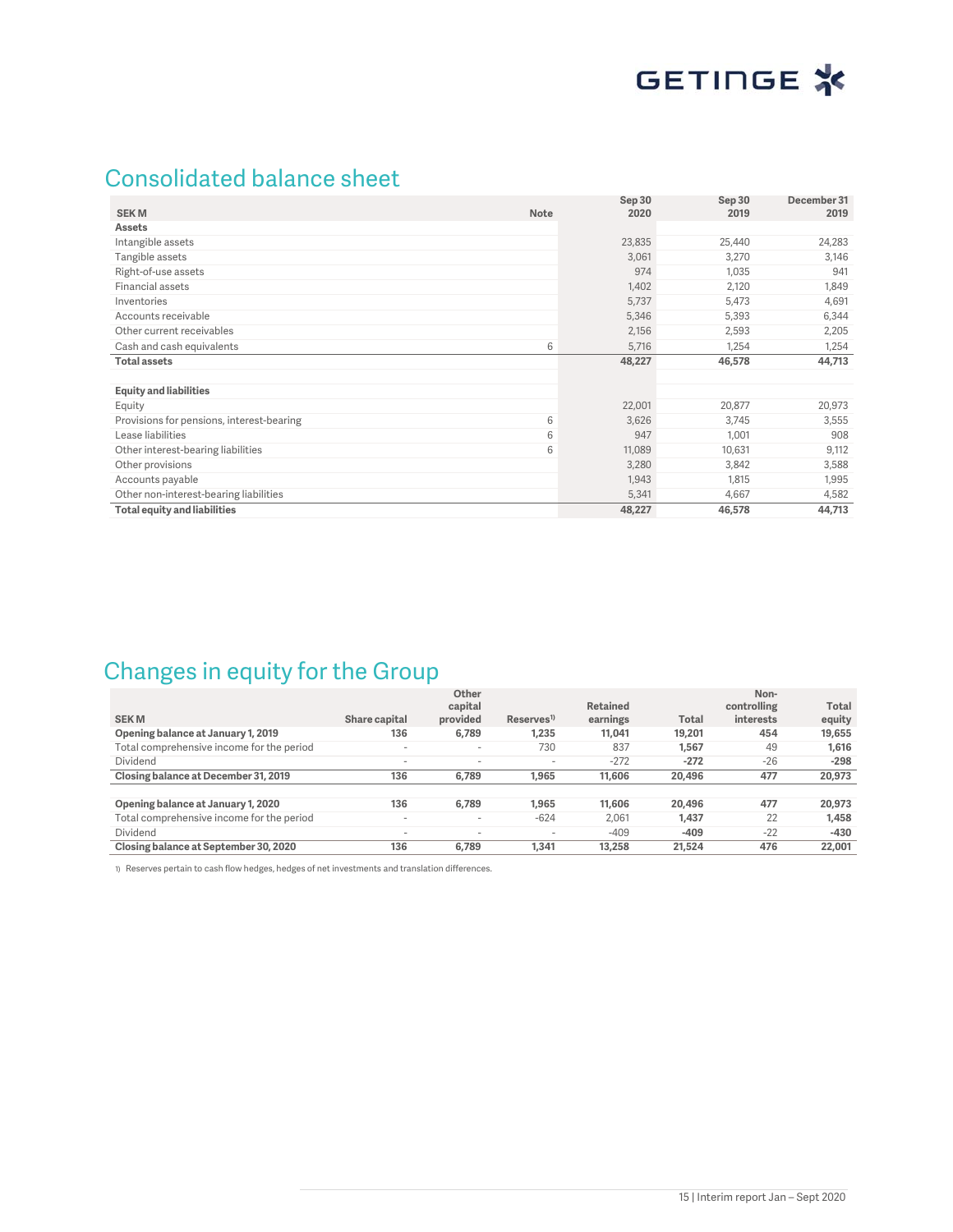## Consolidated cash flow statement

| <b>SEKM</b>                                              | <b>Note</b> | Jul-Sep<br>2020 | Jul-Sep<br>2019 | Jan-Sep<br>2020 | Jan-Sep<br>2019 | Jan-Dec<br>2019 |
|----------------------------------------------------------|-------------|-----------------|-----------------|-----------------|-----------------|-----------------|
| <b>Operating activities</b>                              |             |                 |                 |                 |                 |                 |
| Operating profit (EBIT)                                  |             | 1.913           | 433             | 3.175           | 895             | 2.372           |
| Add-back of depreciation, amortization and write-downs   | 3           | 540             | 548             | 1.830           | 1,640           | 2,223           |
| Other non-cash items                                     |             | 9               | 66              | 16              | 72              | 54              |
| Add-back of restructuring costs <sup>1)</sup>            |             | $\overline{0}$  | 38              | 168             | 226             | 249             |
| Paid restructuring costs                                 |             | $-67$           | $-98$           | $-199$          | $-269$          | $-369$          |
| Financial items                                          |             | $-72$           | $-121$          | $-233$          | $-347$          | $-474$          |
| Taxes paid                                               |             | $-126$          | $-147$          | $-404$          | $-423$          | $-357$          |
| Cash flow before changes in working capital              |             | 2,197           | 719             | 4,354           | 1,794           | 3,698           |
|                                                          |             |                 |                 |                 |                 |                 |
| Changes in working capital                               |             |                 |                 |                 |                 |                 |
| Inventories                                              |             | $-211$          | $-70$           | $-1.175$        | $-665$          | $-107$          |
| Operating receivables                                    |             | $-198$          | 81              | 1,035           | 959             | $-109$          |
| Operating liabilities                                    |             | $-15$           | 144             | 442             | 64              | 350             |
| Cash flow from operating activities                      |             | 1,773           | 874             | 4,656           | 2,152           | 3,832           |
|                                                          |             |                 |                 |                 |                 |                 |
| <b>Investing activities</b>                              |             |                 |                 |                 |                 |                 |
| Acquisition of operations                                | 8           |                 |                 | $-829$          | $-6$            | -6              |
| Investments in intangible assets and tangible assets     |             | $-215$          | $-295$          | $-761$          | $-863$          | $-1,220$        |
| Divestment of non-current assets                         |             | 9               | 8               | 29              | 13              | 109             |
| Cash flow from investing activities                      |             | $-206$          | $-287$          | $-1,561$        | $-856$          | $-1,117$        |
|                                                          |             |                 |                 |                 |                 |                 |
| <b>Financing activities</b>                              |             |                 |                 |                 |                 |                 |
| Change in interest-bearing liabilities                   |             | $-1,232$        | $-494$          | 1.894           | $-1,081$        | $-2,477$        |
| Change in long-term receivables                          |             | 5               | $-3$            | $-8$            | 3               | 3               |
| Dividend paid                                            |             | $-424$          | $-17$           | $-430$          | $-298$          | $-298$          |
| Cash flow from financing activities                      |             | $-1,650$        | $-514$          | 1.456           | $-1,376$        | $-2,772$        |
|                                                          |             |                 |                 |                 |                 |                 |
| Cash flow for the period                                 |             | $-83$           | 73              | 4,551           | $-80$           | $-57$           |
| Cash and cash equivalents at the beginning of the period |             | 5,850           | 1,158           | 1,254           | 1,273           | 1,273           |
| <b>Translation differences</b>                           |             | $-51$           | 23              | $-89$           | 61              | 38              |
| Cash and cash equivalents at the end of the period       |             | 5,716           | 1,254           | 5,716           | 1,254           | 1.254           |

1) Excluding write-downs on non-current assets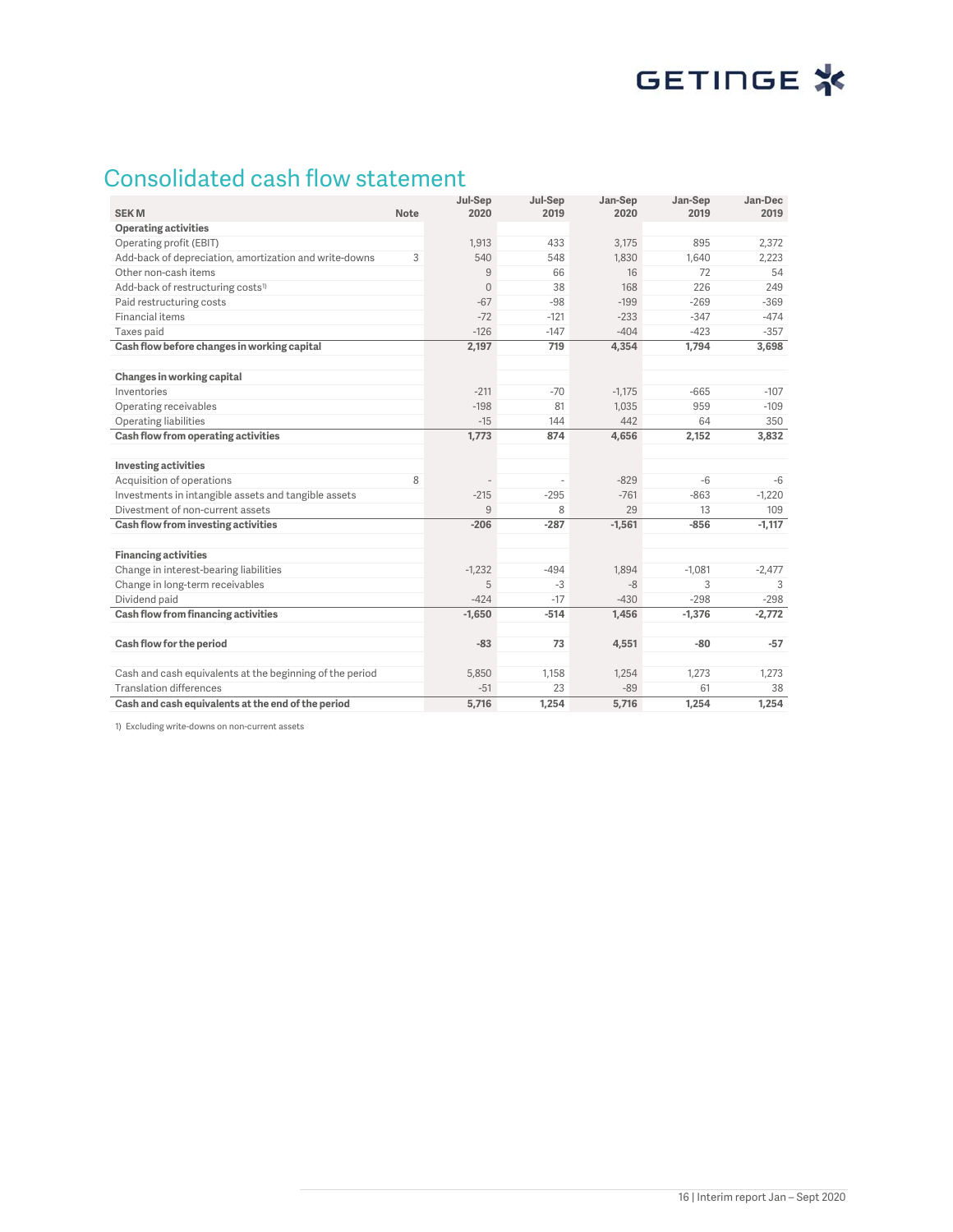## Note 1 Accounting policies

The Group's interim report has been prepared in accordance with IAS 34 Interim Financial Reporting and the Swedish Annual Accounts Act. For the Parent Company, the report has been prepared in accordance with the Swedish Annual Accounts Act and RFR 2. The accounting policies adopted are consistent with those applied for the 2019 Annual Report and should be read in conjunction with that Annual Report.

For practical reasons, the figures in this interim report have not been rounded off, which is why notes and tables may not total correct amounts. Unless otherwise specified, all figures pertain to SEK M and figures in parentheses pertain to the year-earlier period. The interim report provides alternative performance measures for monitoring the Group's operations.

## Note 2 Segment overview

|                                                              | Jul-Sep | Jul-Sep | Jan-Sep | Jan-Sep | Jan-Dec |
|--------------------------------------------------------------|---------|---------|---------|---------|---------|
| Net sales, SEK M                                             | 2020    | 2019    | 2020    | 2019    | 2019    |
| <b>Acute Care Therapies</b>                                  | 5.310   | 3,435   | 13,327  | 10,297  | 14,637  |
| Life Science                                                 | 746     | 513     | 2,048   | 1,622   | 2,487   |
| Surgical Workflows                                           | 1,920   | 2,288   | 5,605   | 6,142   | 9,435   |
| <b>Total</b>                                                 | 7,976   | 6,236   | 20,980  | 18,061  | 26,559  |
|                                                              |         |         |         |         |         |
|                                                              | Jul-Sep | Jul-Sep | Jan-Sep | Jan-Sep | Jan-Dec |
| <b>Gross profit, SEK M</b>                                   | 2020    | 2019    | 2020    | 2019    | 2019    |
| <b>Acute Care Therapies</b>                                  | 3.162   | 1.838   | 7.849   | 5,587   | 8,085   |
| Life Science                                                 | 297     | 189     | 799     | 584     | 900     |
| Surgical Workflows                                           | 670     | 906     | 1.917   | 2,228   | 3,470   |
| Total                                                        | 4,130   | 2,933   | 10,564  | 8,399   | 12,455  |
|                                                              |         |         |         |         |         |
|                                                              | Jul-Sep | Jul-Sep | Jan-Sep | Jan-Sep | Jan-Dec |
| Operating profit (EBIT), SEK M                               | 2020    | 2019    | 2020    | 2019    | 2019    |
| <b>Acute Care Therapies</b>                                  | 1,889   | 401     | 3,672   | 1,335   | 2,402   |
| Life Science                                                 | 130     | 53      | 261     | 150     | 309     |
| <b>Surgical Workflows</b>                                    | $-15$   | 86      | $-486$  | $-307$  | 49      |
| Group functions and other (incl. eliminations) <sup>1)</sup> | $-90$   | $-107$  | $-272$  | $-283$  | $-388$  |
| Operating profit (EBIT)                                      | 1,913   | 433     | 3,175   | 895     | 2,372   |
| Net financial items                                          | $-72$   | $-118$  | $-230$  | $-351$  | $-463$  |
| Profit after financial items                                 | 1,841   | 315     | 2,944   | 544     | 1,909   |

1) Group functions and other refer mainly to central functions such as finance, communication, HR and other items, such as eliminations.

## Note 3 Depreciation, amortization and write-downs

| <b>SEKM</b>                | Jul-Sep<br>2020 | Jul-Sep<br>2019 | Jan-Sep<br>2020 | Jan-Sep<br>2019 | Jan-Dec<br>2019 |
|----------------------------|-----------------|-----------------|-----------------|-----------------|-----------------|
| Acquired intangible assets | $-113$          | $-123$          | $-401$          | $-370$          | $-497$          |
| Intangible assets          | $-216$          | $-204$          | $-759$          | $-620$          | $-846$          |
| Right-of-use assets        | $-94$           | $-95$           | $-287$          | $-278$          | $-377$          |
| Tangible assets            | $-117$          | $-126$          | $-383$          | $-372$          | $-503$          |
| Total                      | $-540$          | $-548$          | $-1.830$        | $-1.640$        | $-2,223$        |
| of which write-downs       | $-$ /           | -6              | $-174$          | $-42$           | $-70$           |

| <b>SEKM</b>                    | Jul-Sep<br>2020 | Jul-Sep<br>2019 | Jan-Sep<br>2020          | Jan-Sep<br>2019 | Jan-Dec<br>2019 |
|--------------------------------|-----------------|-----------------|--------------------------|-----------------|-----------------|
| Cost of goods sold             | $-248$          | $-238$          | $-749$                   | $-698$          | $-946$          |
| Selling expenses               | $-173$          | $-184$          | $-590$                   | $-553$          | $-745$          |
| Administrative expenses        | $-106$          | $-112$          | $-320$                   | $-317$          | $-428$          |
| Research and development costs | $-12$           | $-13$           | $-171$                   | $-45$           | $-74$           |
| Restructuring costs            |                 | - 1             | $\overline{\phantom{a}}$ | $-27$           | $-30$           |
| Total                          | $-540$          | $-548$          | $-1.830$                 | $-1.640$        | $-2,223$        |
| of which write-downs           | $-$ /           | -6              | $-174$                   | $-42$           | $-70$           |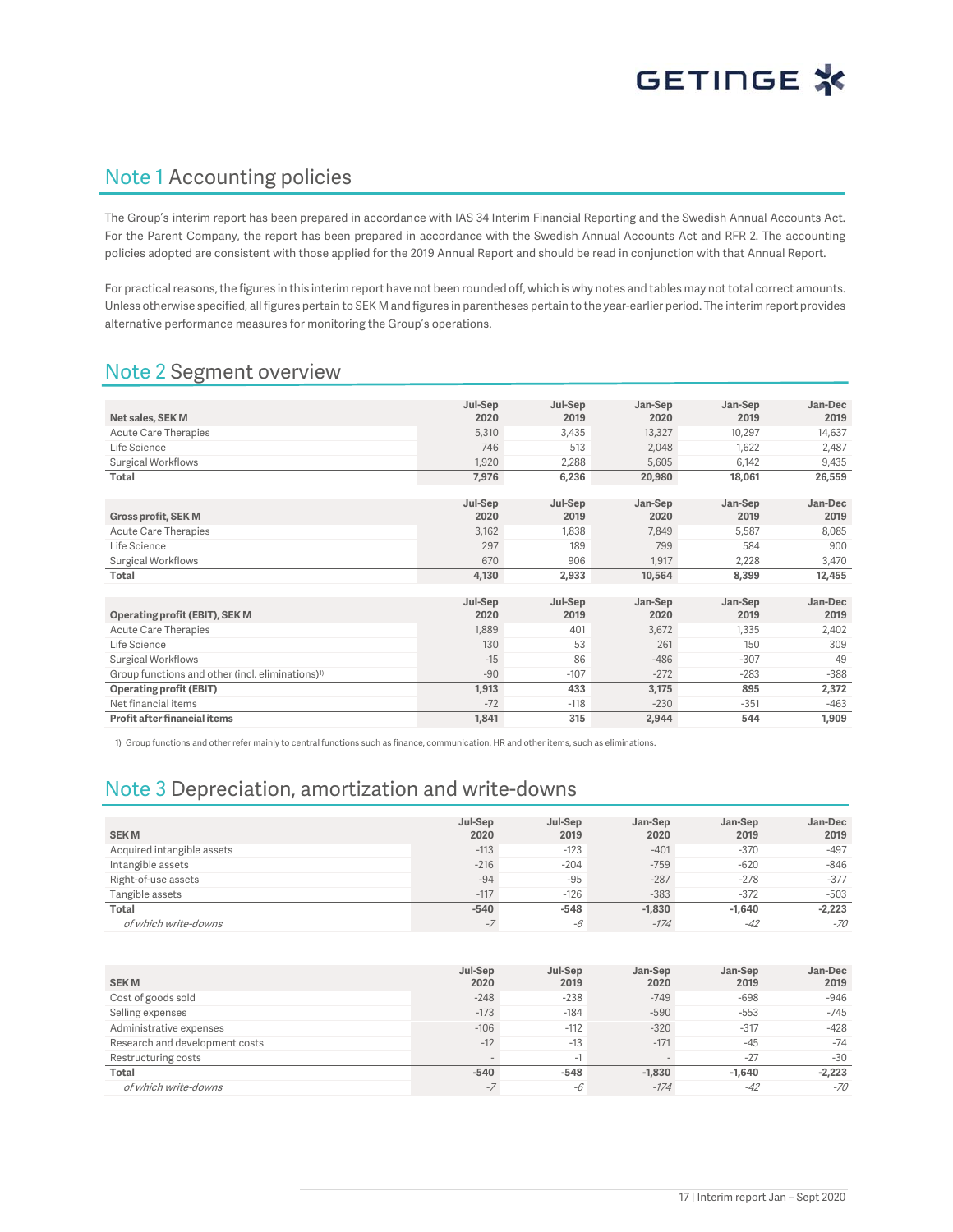## Note 4 Quarterly results

|                                | Jul-Sep  | Apr-Jun  | Jan-Mar  | Oct-Dec  | Jul-Sep  | Apr-Jun  | Jan-Mar  | Oct-Dec  |
|--------------------------------|----------|----------|----------|----------|----------|----------|----------|----------|
| <b>SEKM</b>                    | 2020     | 2020     | 2020     | 2019     | 2019     | 2019     | 2019     | 2018     |
| Net sales                      | 7.976    | 6,971    | 6,033    | 8,498    | 6,236    | 6,277    | 5,548    | 7,890    |
| Cost of goods sold             | $-3.846$ | $-3,513$ | $-3,057$ | $-4.442$ | $-3,303$ | $-3.408$ | $-2,951$ | $-4,315$ |
| <b>Gross profit</b>            | 4.130    | 3,458    | 2,976    | 4.056    | 2.933    | 2,869    | 2.597    | 3,575    |
| Operating expenses             | $-2.217$ | $-2.701$ | $-2,470$ | $-2.579$ | $-2.500$ | $-2.545$ | $-2.459$ | $-2,367$ |
| <b>Operating profit (EBIT)</b> | 1.913    | 757      | 505      | 1.477    | 433      | 324      | 138      | 1.208    |
| Net financial items            | $-72$    | $-80$    | $-78$    | $-112$   | $-118$   | $-119$   | $-114$   | $-104$   |
| Profit after financial items   | 1.841    | 677      | 427      | 1.365    | 315      | 205      | 24       | 1.104    |
| Taxes                          | $-446$   | $-179$   | $-150$   | $-455$   | $-97$    | $-94$    | $-7$     | $-389$   |
| Net profit for the period      | 1.395    | 497      | 277      | 910      | 218      | 111      | 17       | 715      |

## Note 5 Adjustment items

|                                                                  | Jul-Sep<br>2020          | Jul-Sep<br>2019 | Jan-Sep<br>2020          | Jan-Sep<br>2019 | Jan-Dec<br>2019 |
|------------------------------------------------------------------|--------------------------|-----------------|--------------------------|-----------------|-----------------|
| <b>Adjusted EBITA, SEK M</b><br><b>Acute Care Therapies</b>      | 1,990                    | 620             | 4,178                    | 1,916           | 3,110           |
| Life Science                                                     | 136                      | 54              | 281                      | 163             | 323             |
| <b>Surgical Workflows</b>                                        | $-10$                    | 99              | $-283$                   | $-170$          | 222             |
| Group functions and other (incl. eliminations)                   | $-88$                    | $-96$           | $-269$                   | $-272$          | $-345$          |
| <b>Total</b>                                                     | 2,028                    | 677             | 3,907                    | 1,637           | 3,310           |
|                                                                  |                          |                 |                          |                 |                 |
|                                                                  | Jul-Sep                  | Jul-Sep         | Jan-Sep                  | Jan-Sep         | Jan-Dec         |
| <b>Adjustments of EBITA, SEK M</b>                               | 2020                     | 2019            | 2020                     | 2019            | 2019            |
| Specification of items affecting comparability that impact EBITA |                          |                 |                          |                 |                 |
| Acquisition and restructuring costs, Acute Care Therapies        |                          | $-30$           | $-54$                    | $-138$          | $-132$          |
| Acquisition and restructuring costs, Life Science                | $\Omega$                 | $\Omega$        | $\overline{0}$           | $-10$           | -9              |
| Acquisition and restructuring costs, Surgical Workflows          | $-1$                     | $-9$            | $-115$                   | $-107$          | $-140$          |
| Write-down of R&D, Acute Care Therapies <sup>2)</sup>            |                          |                 | $-73$                    | $-10$           | $-20$           |
| Write-down of R&D, Surgical Workflows <sup>2)</sup>              |                          |                 | $-63$                    |                 |                 |
| Impairment av receivables, Acute Care Therapies <sup>3)</sup>    |                          | $-72$           |                          | $-79$           | $-79$           |
| Impairment av receivables, Surgical Workflows <sup>3)</sup>      |                          |                 | $\overline{\phantom{a}}$ | $-18$           | $-18$           |
| Other. Acute Care Therapies <sup>1)</sup>                        |                          |                 | $-2$                     |                 |                 |
| Other, Surgical Workflows <sup>1)</sup>                          |                          |                 | $-3$                     | $\sim$          |                 |
| Other, Acute Care Therapies <sup>2)</sup>                        |                          |                 | $-7$                     |                 |                 |
| Other, Surgical Workflows <sup>2)</sup>                          | $\overline{\phantom{a}}$ | ä,              | $-11$                    | $\sim$          |                 |
| Group functions and other (incl. eliminations)                   | $-2$                     | $-10$           | $-4$                     | $-10$           | $-43$           |
| Total                                                            | $-2$                     | $-121$          | $-331$                   | $-372$          | $-441$          |
|                                                                  |                          |                 |                          |                 |                 |
| Items affecting comparability per segment                        |                          |                 |                          |                 |                 |
| <b>Acute Care Therapies</b>                                      |                          | $-102$          | $-135$                   | $-227$          | $-231$          |
| Life Science                                                     | $\Omega$                 |                 | $\Omega$                 | $-10$           | $-9$            |
| <b>Surgical Workflows</b>                                        | $-1$                     | $-9$            | $-192$                   | $-125$          | $-158$          |
| Group functions and other (incl. eliminations)                   | $-2$                     | $-10$           | $-4$                     | $-10$           | $-43$           |
| Total                                                            | $-2$                     | $-121$          | $-331$                   | $-372$          | $-441$          |

1) Reported in Cost of goods sold 2) Reported in Operating expenses 3) Reported in Other operating income and operating expenses

| <b>EBITA, SEK M</b>                            | Jul-Sep<br>2020 | Jul-Sep<br>2019 | Jan-Sep<br>2020 | Jan-Sep<br>2019 | Jan-Dec<br>2019 |
|------------------------------------------------|-----------------|-----------------|-----------------|-----------------|-----------------|
|                                                |                 |                 |                 |                 |                 |
| Acute Care Therapies                           | 1,991           | 518             | 4.042           | .689            | 2.879           |
| Life Science                                   | 136             | 54              | 281             | 153             | 314             |
| Surgical Workflows                             | $-12$           | 90              | $-475$          | $-295$          | 64              |
| Group functions and other (incl. eliminations) | $-90$           | $-106$          | $-272$          | $-282$          | $-388$          |
| Total                                          | 2,026           | 556             | 3,576           | 1,265           | 2,869           |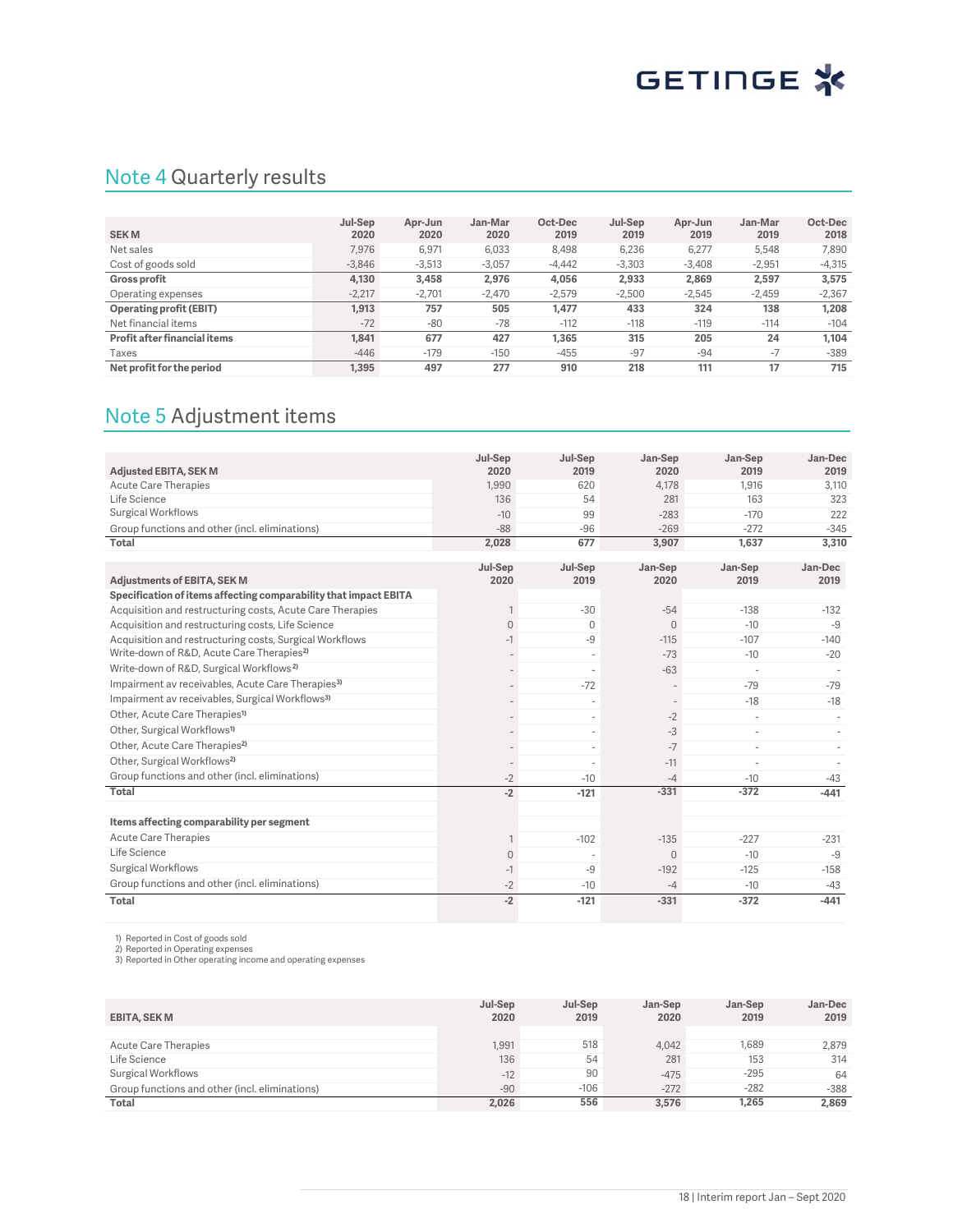| Adjustments of EBIT (in addition to the above adjustments of EBITA),<br><b>SEKM</b>     | Jul-Sep<br>2020 | Jul-Sep<br>2019 | Jan-Sep<br>2020 | Jan-Sep<br>2019 | Jan-Dec<br>2019 |
|-----------------------------------------------------------------------------------------|-----------------|-----------------|-----------------|-----------------|-----------------|
| Specification of items affecting comparability that impact<br><b>EBIT but not EBITA</b> |                 |                 |                 |                 |                 |
| Write-down of acquired intangible assets,                                               |                 |                 |                 |                 |                 |
| Acute Care Therapies <sup>1)</sup>                                                      |                 |                 | $-31$           |                 |                 |
| Total, Group                                                                            |                 |                 | $-31$           |                 |                 |

1) Reported in Operating expenses

| <b>Adjustments of EBIT, SEK M</b>                                                    | Jul-Sep<br>2020          | Jul-Sep<br>2019 | Jan-Sep<br>2020 | Jan-Sep<br>2019          | Jan-Dec<br>2019 |
|--------------------------------------------------------------------------------------|--------------------------|-----------------|-----------------|--------------------------|-----------------|
| Items affecting comparability that impact EBITA (according to<br>above)              | $\overline{\phantom{a}}$ | $-121$          | $-331$          | $-372$                   | $-441$          |
| Items affecting comparability that impact EBIT but not EBITA<br>(according to above) |                          |                 | $-31$           | $\overline{\phantom{a}}$ |                 |
| Total                                                                                |                          | $-121$          | $-362$          | $-372$                   | $-441$          |

|                                                                         | Jul-Sep | Jul-Sep | Jan-Sep | Jan-Sep | Jan-Dec |
|-------------------------------------------------------------------------|---------|---------|---------|---------|---------|
| Adjustment of tax, SEK M                                                | 2020    | 2019    | 2020    | 2019    | 2019    |
| Amortization and write-down of acquired intangible assets <sup>1)</sup> | 113     | 123     | 370     | 370     | 497     |
| Items affecting comparability                                           |         | 121     | 362     | 372     | 441     |
|                                                                         |         |         |         |         |         |
| Adjustment items, total                                                 | 115     | 244     | 733     | 742     | 938     |
| Tax effect on adjustment items <sup>2)</sup>                            | 32      | $-65$   | 194     | $-193$  | $-247$  |
| Adjustment for tax items affecting comparability                        |         |         |         |         |         |

1) Excluding write-downs classified as items affecting comparability 2) Tax effect on tax deductible adjustment items

## Note 6 Consolidated net interest-bearing debt

| <b>SEKM</b>                               | Sep 30<br>2020 | Sep 30<br>2019 | <b>Dec 31</b><br>2019 |
|-------------------------------------------|----------------|----------------|-----------------------|
| Other interest-bearing liabilities        | 11,089         | 10.631         | 9,112                 |
| Provisions for pensions, interest-bearing | 3,626          | 3.745          | 3.555                 |
| Lease liabilities                         | 947            | 1.001          | 908                   |
| Interest-bearing liabilities              | 15,662         | 15,377         | 13,575                |
| Less cash and cash equivalents            | $-5.716$       | $-1.254$       | $-1.254$              |
| Net interest-bearing debt                 | 9,946          | 14,123         | 12,321                |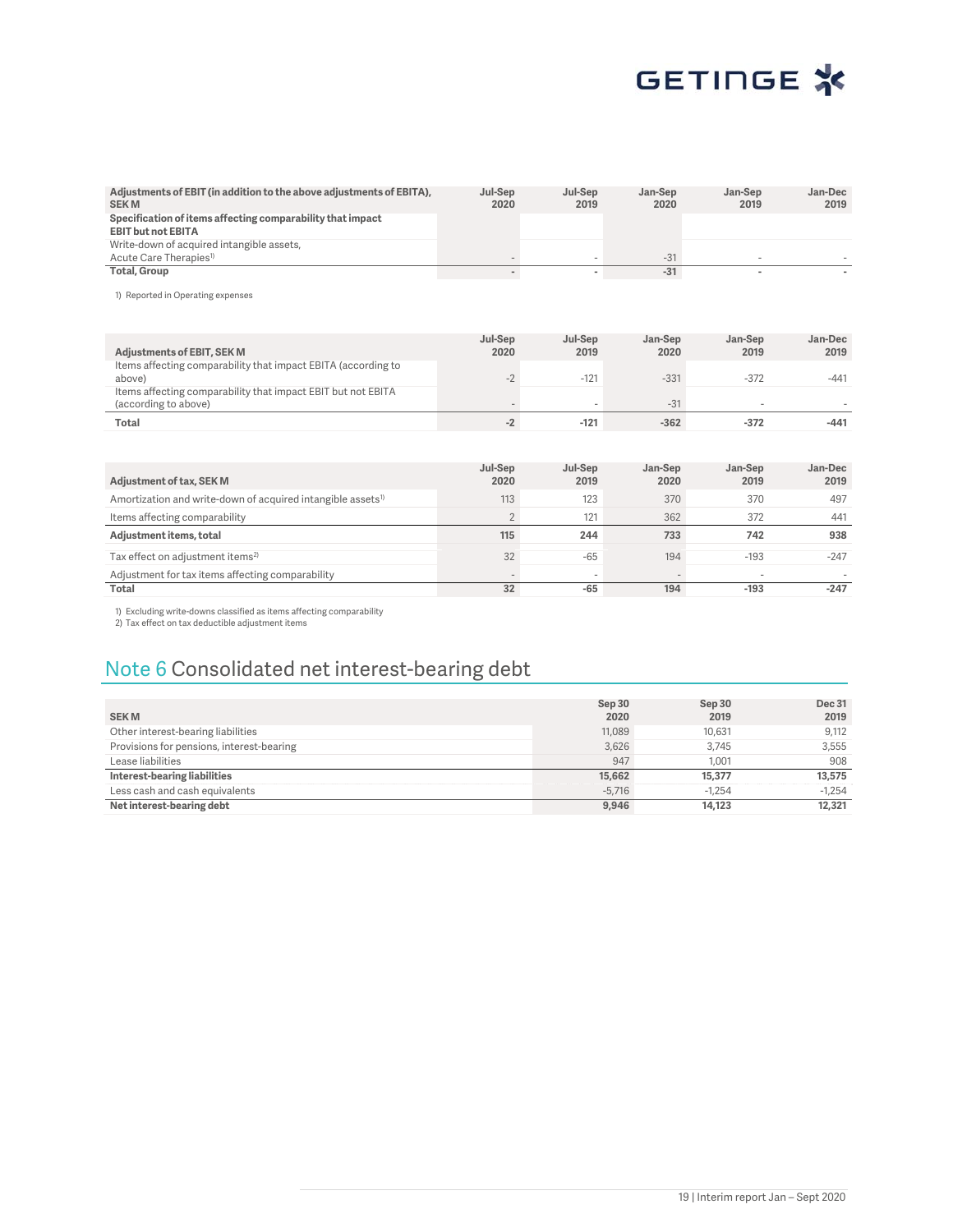## Note 7 Key figures for the Group

|                                                      |                 |                 |                 |                 | Jan-Dec |
|------------------------------------------------------|-----------------|-----------------|-----------------|-----------------|---------|
| Financial and operative key figures                  | Jul-Sep<br>2020 | Jul-Sep<br>2019 | Jan-Sep<br>2020 | Jan-Sep<br>2019 | 2019    |
| Key figures based on Getinge's financial targets     |                 |                 |                 |                 |         |
| Organic growth in net sales, %                       | 33.4            | 4.8             | 15.9            | 4.8             | 3.9     |
| Earnings per share <sup>1</sup> , SEK                | 5.07            | 0.76            | 7.88            | 1.16            | 4.48    |
|                                                      |                 |                 |                 |                 |         |
| Other operative and financial key figures            |                 |                 |                 |                 |         |
| Organic growth in order intake, %                    | $-5.3$          | 3.5             | 19.1            | 5.3             | 4.1     |
| Gross margin, %                                      | 51.8            | 47.0            | 50.4            | 46.5            | 46.9    |
| Selling expenses, % of net sales                     | 15.1            | 21.4            | 18.5            | 22.3            | 20.4    |
| Administrative expenses, % of net sales              | 10.6            | 13.5            | 12.6            | 13.9            | 13.0    |
| Research and development costs, % of net sales       | 3.7             | 4.6             | 5.1             | 5.2             | 4.7     |
| Operating margin, %                                  | 24.0            | 6.9             | 15.1            | 5.0             | 8.9     |
| EBITDA, SEK M                                        | 2,453           | 981             | 5,005           | 2,535           | 4,595   |
| Average number of shares, thousands                  | 272.370         | 272,370         | 272,370         | 272,370         | 272,370 |
| Number of shares at the end of the period, thousands | 272,370         | 272,370         | 272,370         | 272,370         | 272,370 |
| Interest-coverage ratio, multiple                    |                 |                 | 25.3            | 11.5            | 12.3    |
| Net debt/equity ratio, multiple                      |                 |                 | 0.45            | 0.68            | 0.59    |
| Net debt/Rolling 12m adjusted EBITDA, multiple       |                 |                 | 1.4             | 3.1             | 2.5     |
| Operating capital, SEK M                             |                 |                 | 33,575          | 33,444          | 33,735  |
| Return on operating capital, %                       |                 |                 | 15.1            | 7.6             | 8.3     |
| Return on equity, %                                  |                 |                 | 14.3            | 5.3             | 6.2     |
| Equity/assets ratio, %                               |                 |                 | 45.6            | 44.8            | 46.9    |
| Equity per share, SEK                                |                 |                 | 80.78           | 76.65           | 77.00   |
| Number of employees                                  |                 |                 | 10,800          | 10,457          | 10,538  |

1) Before and after dilution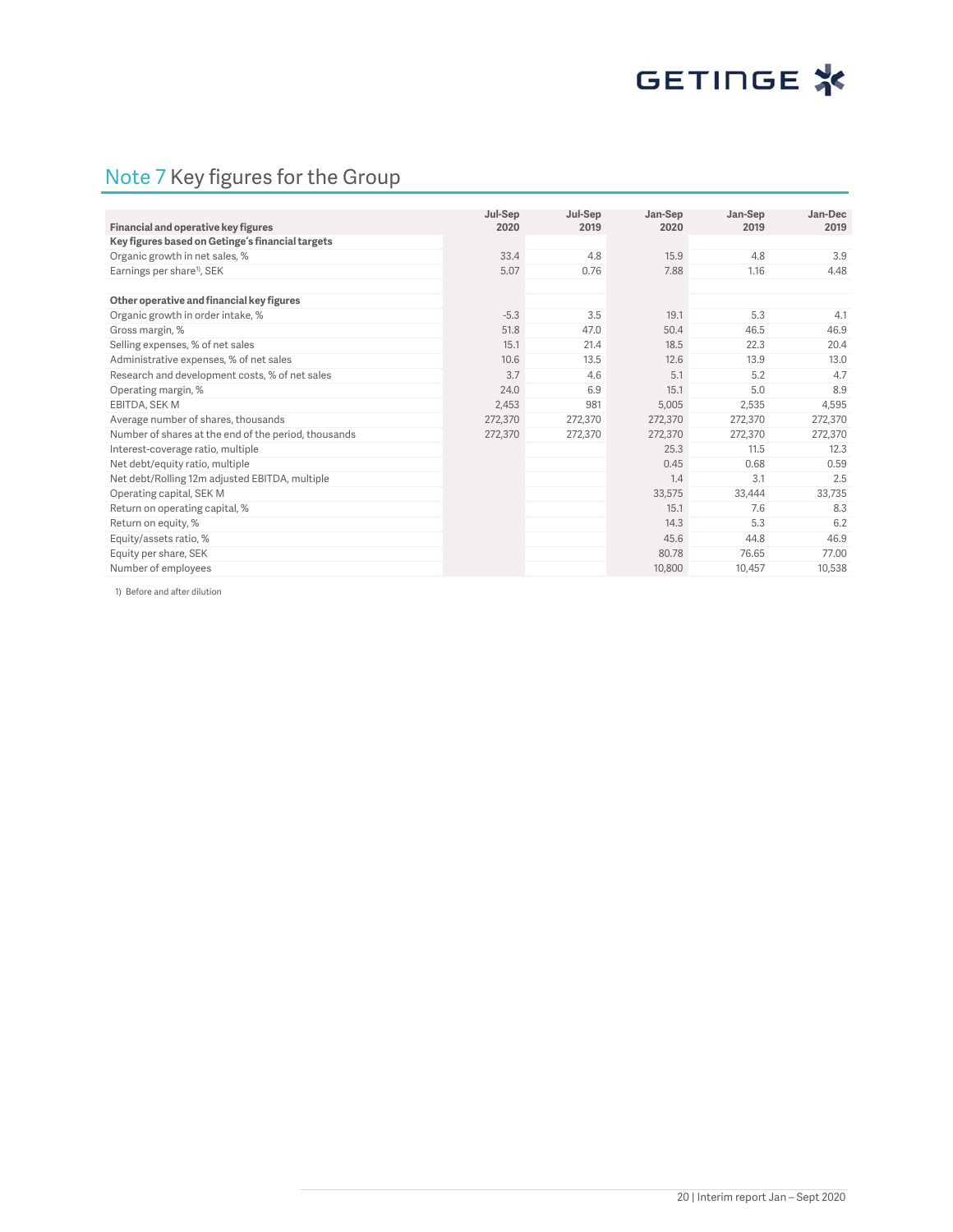

### Alternative performance measures

Alternative performance measures refer to financial measures used by the company's management and investors to evaluate the Group's earnings and financial position and that cannot be directly read or derived from the financial statements. These financial measures are intended to facilitate analysis of the Group's performance. Accordingly, the alternative performance measures should be considered a supplement to the financial statements prepared in accordance with IFRS. The financial measures recognized in this report may differ from similar measures used by other companies.

|                                                                                                     | Jul-Sep         | Jul-Sep         | Jan-Sep         | Jan-Sep         | Jan-Dec         |
|-----------------------------------------------------------------------------------------------------|-----------------|-----------------|-----------------|-----------------|-----------------|
| Adjusted gross profit, SEK M                                                                        | 2020            | 2019            | 2020            | 2019            | 2019            |
| <b>Gross profit</b><br>Add-back of:                                                                 | 4,130           | 2,933           | 10,564          | 8,399           | 12,455          |
| Depreciation, amortization and write-downs of intangible assets                                     |                 |                 |                 |                 |                 |
| and tangible assets                                                                                 | 248             | 238             | 749             | 698             | 946             |
| Other items affecting comparability                                                                 |                 |                 | 5               |                 |                 |
| Adjustment for write-downs included in other                                                        |                 |                 |                 |                 |                 |
| items affecting comparability                                                                       |                 |                 |                 |                 |                 |
| Adjusted gross profit                                                                               | 4,378           | 3,171           | 11,318          | 9,097           | 13,401          |
|                                                                                                     |                 |                 |                 |                 |                 |
|                                                                                                     | Jul-Sep         | Jul-Sep         | Jan-Sep         | Jan-Sep         | Jan-Dec         |
| <b>Adjusted EBITDA, SEK M</b>                                                                       | 2020            | 2019            | 2020            | 2019            | 2019            |
| <b>Operating profit (EBIT)</b>                                                                      | 1,913           | 433             | 3,175           | 895             | 2,372           |
| Add-back of:                                                                                        |                 |                 |                 |                 |                 |
| Depreciation, amortization and write-downs of intangible assets and                                 | 427             | 425             | 1,429           | 1,270           | 1,726           |
| tangible assets                                                                                     |                 |                 |                 |                 |                 |
| Amortization and write-down of acquired intangible assets                                           | 113             | 123<br>72       | 401<br>23       | 370<br>107      | 497<br>117      |
| Other items affecting comparability                                                                 | $\overline{2}$  |                 |                 |                 |                 |
| Acquisition and restructuring costs<br>Adjustment for write-downs included in other items affecting |                 | 49              | 172             | 265             | 324             |
| comparability and restructuring costs                                                               |                 | $-1$            |                 | $-37$           | $-50$           |
| <b>Adjusted EBITDA</b>                                                                              | 2,455           | 1,101           | 5,200           | 2,870           | 4,986           |
|                                                                                                     |                 |                 |                 |                 |                 |
|                                                                                                     | Jul-Sep         | Jul-Sep         | Jan-Sep         | Jan-Sep         | Jan-Dec         |
| <b>Adjusted EBITA, SEK M</b>                                                                        | 2020            | 2019            | 2020            | 2019            | 2019            |
| <b>Operating profit (EBIT)</b>                                                                      | 1,913           | 433             | 3,175           | 895             | 2,372           |
| Add-back of:                                                                                        |                 |                 |                 |                 |                 |
| Amortization and write-down of acquired intangible assets                                           | 113             | 123             | 401             | 370             | 497             |
| Other items affecting comparability                                                                 |                 | 72              | 159             | 107             | 117             |
| Acquisition and restructuring costs                                                                 | $\overline{2}$  | 49              | 172             | 265             | 324             |
| Adjustment for write-downs of acquired intangible assets included in                                |                 |                 |                 |                 |                 |
| other items affecting comparability and restructuring costs                                         |                 |                 |                 |                 |                 |
| <b>Adjusted EBITA</b>                                                                               | 2,028           | 677             | 3,907           | 1,637           | 3,310           |
|                                                                                                     |                 |                 |                 |                 |                 |
|                                                                                                     | Jul-Sep         | Jul-Sep         | Jan-Sep         | Jan-Sep         | Jan-Dec         |
| <b>Adjusted EBIT, SEK M</b>                                                                         | 2020            | 2019            | 2020            | 2019            | 2019            |
| <b>Operating profit (EBIT)</b>                                                                      | 1,913           | 433             | 3,175           | 895             | 2,372           |
| Add-back of:                                                                                        |                 |                 |                 |                 |                 |
| Other items affecting comparability                                                                 |                 | 72              | 190             | 107             | 117             |
| Acquisition and restructuring costs                                                                 | $\overline{2}$  | 49              | 172             | 265             | 324             |
| <b>Adjusted EBIT</b>                                                                                | 1,915           | 554             | 3,537           | 1,267           | 2.813           |
|                                                                                                     |                 |                 |                 |                 |                 |
| Adjusted net profit for the period, SEK M                                                           | Jul-Sep<br>2020 | Jul-Sep<br>2019 | Jan-Sep<br>2020 | Jan-Sep<br>2019 | Jan-Dec<br>2019 |
| Net profit for the period                                                                           | 1,395           | 218             | 2,169           | 346             | 1,256           |
| Add-back of:                                                                                        |                 |                 |                 |                 |                 |
|                                                                                                     | 113             | 123             | 401             | 370             | 497             |
| Amortization and write-down of acquired intangible assets<br>Other items affecting comparability    |                 | 72              | 190             | 107             | 117             |
| Acquisition and restructuring costs                                                                 | $\overline{2}$  | 49              | 172             | 265             | 324             |
| Adjustment for write-downs of acquired intangible assets included in                                |                 |                 |                 |                 |                 |
| other items affecting comparability and restructuring costs                                         |                 |                 | $-31$           |                 |                 |
| Tax items affecting comparability                                                                   |                 | ä,              |                 |                 |                 |
| Tax on add-back items                                                                               | $-32$           | $-65$           | $-194$          | $-193$          | $-247$          |
| Adjusted net profit for the period                                                                  | 1,478           | 397             | 2,707           | 895             | 1,947           |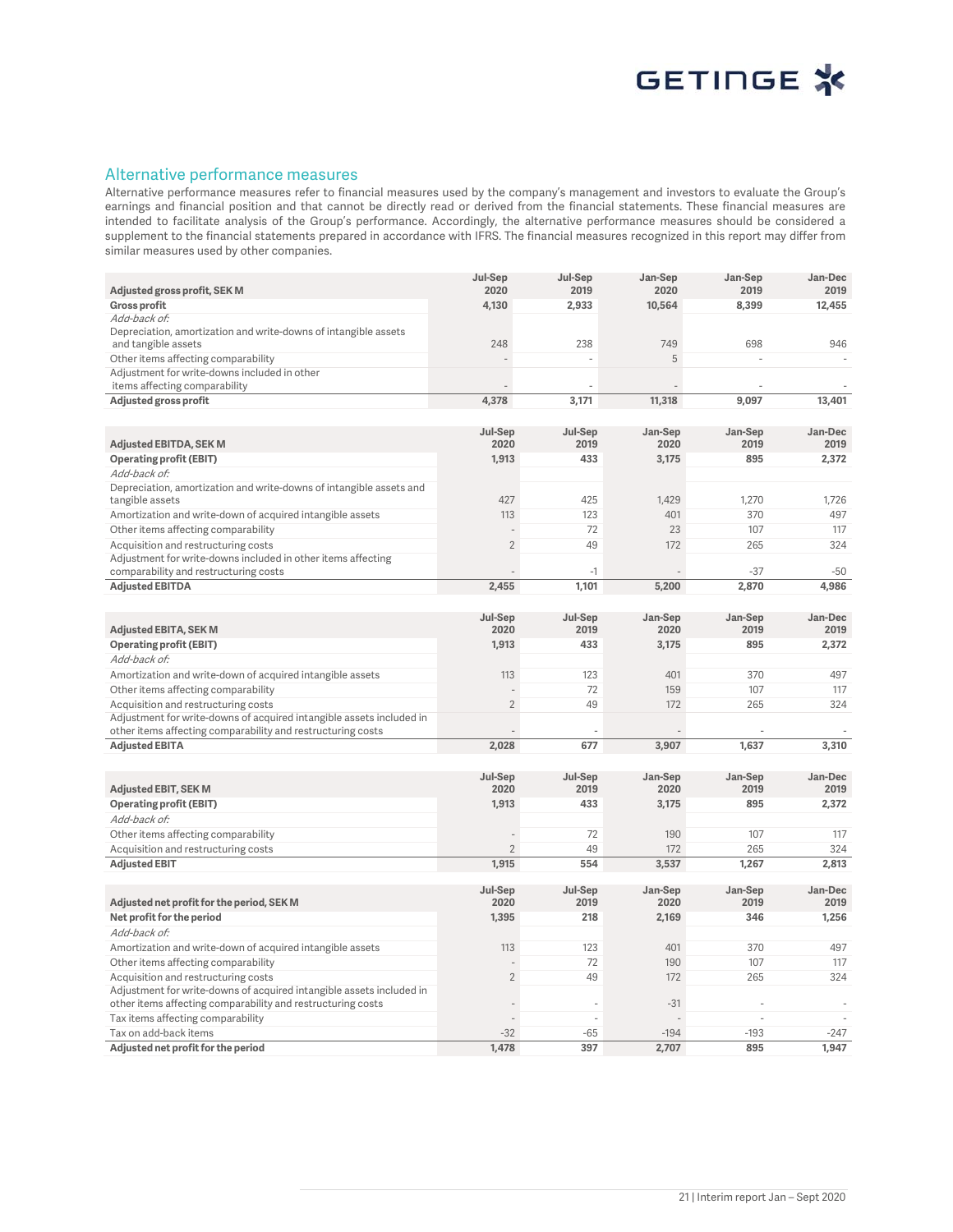

## Note 8 Acquisitions

#### **Acquisition of Applikon Biotechnology BV.**

| Net assets acquired, SEK M                        | Jan 3, 2020              |
|---------------------------------------------------|--------------------------|
| Intangible assets                                 | 370                      |
| Tangible assets                                   | 11                       |
| Inventories                                       | 78                       |
| Other current receivables                         | 134                      |
| Cash and cash equivalents                         | 16                       |
| Other provisions                                  | $-5$                     |
| Other interest-bearing liabilities                | $-11$                    |
| Accounts payable                                  | $-34$                    |
| Other non-interest-bearing liabilities            | $-177$                   |
| Identifiable net assets                           | 382                      |
| Goodwill                                          | 457                      |
| Total purchase price                              | 839                      |
| Less:                                             |                          |
| Unpaid purchase prices                            | $\overline{\phantom{a}}$ |
| Cash and cash equivalents in the acquired company | $-16$                    |
| Impact on the Group's cash and cash equivalents   | 823                      |

On January 3, 2020, the acquisition of 100 percent of Applikon Biotechnology BV was completed. The acquired company has annual sales of approximately SEK 400 M and 180 employees. The purchase price paid amounted to SEK 839 M. In addition, a maximum of EUR 60 M may be paid in so-called additional purchase prices in 2021-2022 if certain financial targets are met. Acquisition expenses amounted to SEK 24 M, of which SEK 23 M was charged to profit for 2019. The goodwill that arose in connection with the acquisition has not been finally determined since the acquisition analysis is still preliminary but is expected to amount to SEK 457 M, and is primarily attributable to strategic advantages in the form of growth opportunities and a broader product range. After the acquisition, the company generated sales of SEK 248 M and EBITA of SEK 12 M.

#### **Additional purchase prices for the acquisition of Simm Company and Surgeon Aids**

In the second quarter of 2020, an additional purchase price of SEK 6 M was paid for the acquisition of the Thai company Simm Company and Surgeon Aids, which was completed in 2017.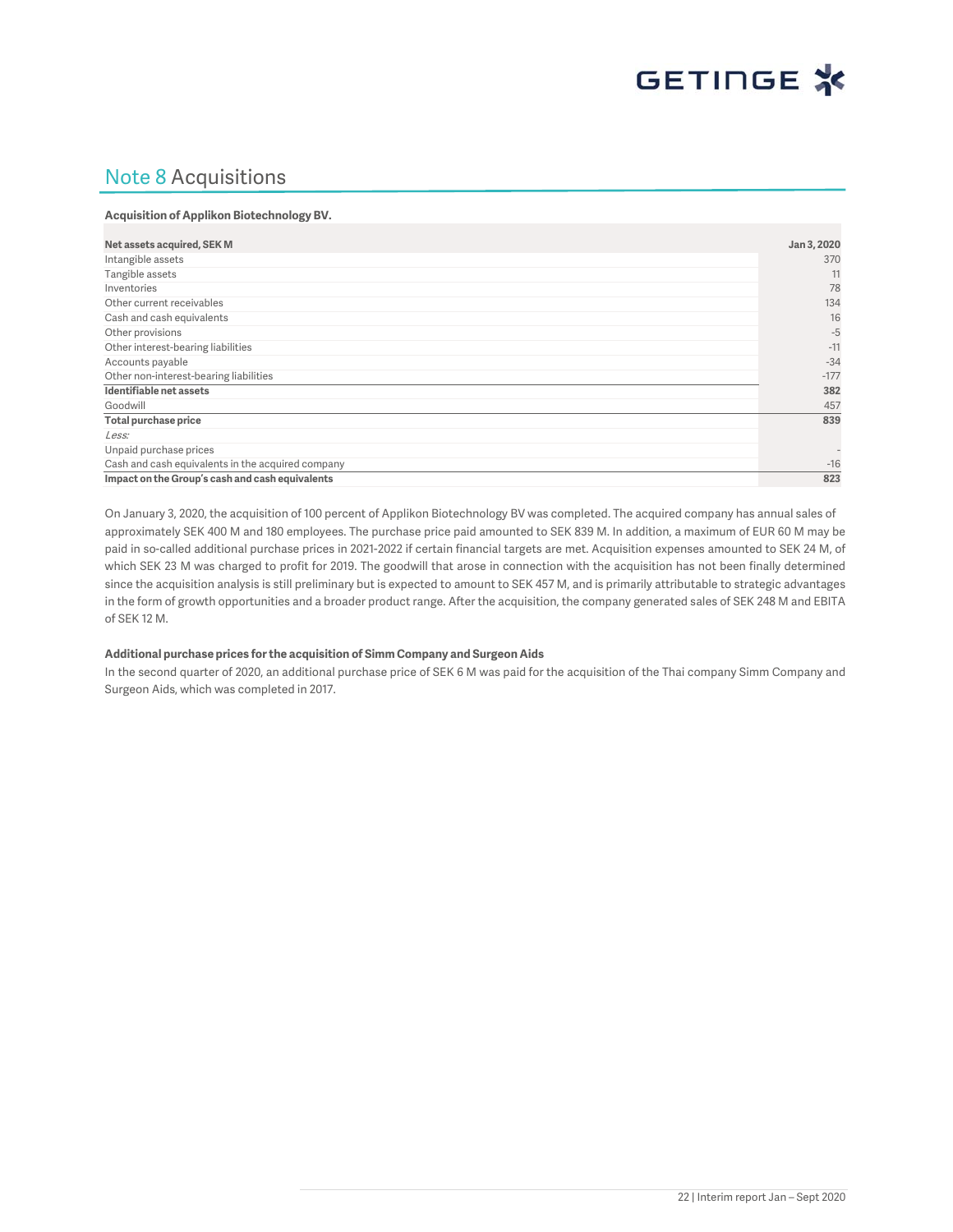# Parent Company financial statements

## Parent Company's income statement

|                                                 | Jul-Sep                  | Jul-Sep | Jan-Sep | Jan-Sep | Jan-Dec |
|-------------------------------------------------|--------------------------|---------|---------|---------|---------|
| <b>SEKM</b>                                     | 2020                     | 2019    | 2020    | 2019    | 2019    |
| Administrative expenses                         | $-35$                    | $-122$  | $-82$   | $-304$  | $-234$  |
| Other operating income and expenses             | $\mathbf{0}$             |         | 38      |         | $-43$   |
| Operating result                                | $-35$                    | $-122$  | $-44$   | $-304$  | $-277$  |
| Result from participations in Group companies   | 19                       | 74      | 53      | 962     | 979     |
| Interest income and other similar income        | $\overline{0}$           |         |         |         |         |
| Interest expenses and other similar expenses    | $-41$                    | $-477$  | $-351$  | $-918$  | $-783$  |
| Profit/loss after financial items <sup>1)</sup> | $-57$                    | $-524$  | $-342$  | $-259$  | $-80$   |
| Appropriations                                  | $\overline{\phantom{a}}$ |         |         |         | 493     |
| Taxes                                           | 5                        | 122     | 56      | 246     | 15      |
| Net profit/loss for the period <sup>2)</sup>    | $-52$                    | $-402$  | $-286$  | $-13$   | 428     |

1) Interest income and other similar income and interest expenses and other similar expenses include exchange-rate gains and losses attributable to the translation of financial receivables and liabilities measured in foreign currencies

2) Comprehensive income for the period corresponds to net profit for the period

# Parent Company's balance sheet

| <b>SEKM</b>                              | Sep 30<br>2020 | Sep 30<br>2019 | Dec 31<br>2019 |
|------------------------------------------|----------------|----------------|----------------|
| <b>Assets</b>                            |                |                |                |
|                                          | 26             | 37             | 34             |
| Intangible assets                        |                |                |                |
| Tangible assets                          | 6              | 9              | 7              |
| Participations in Group companies        | 28,493         | 28,189         | 28,431         |
| Deferred tax assets                      | 175            | 332            | 112            |
| Receivables from Group companies         | 78             | 32             | 587            |
| Current receivables                      | 66             | 175            | 64             |
| Cash and cash equivalents                | 894            | $\Omega$       | $\Omega$       |
|                                          |                |                |                |
| <b>Total assets</b>                      | 29,738         | 28,774         | 29,235         |
|                                          |                |                |                |
| <b>Equity and liabilities</b>            |                |                |                |
| Equity                                   | 20,617         | 20,871         | 21,312         |
| Long-term liabilities                    |                | 1,462          | 1,456          |
| Long-term liabilities to Group companies |                | 784            | 745            |
| Other provisions                         | 55             | 25             | 29             |
| Current liabilities to Group companies   | 6,398          | 1,747          | 3,197          |
| Current liabilities                      | 2,668          | 3,885          | 2,496          |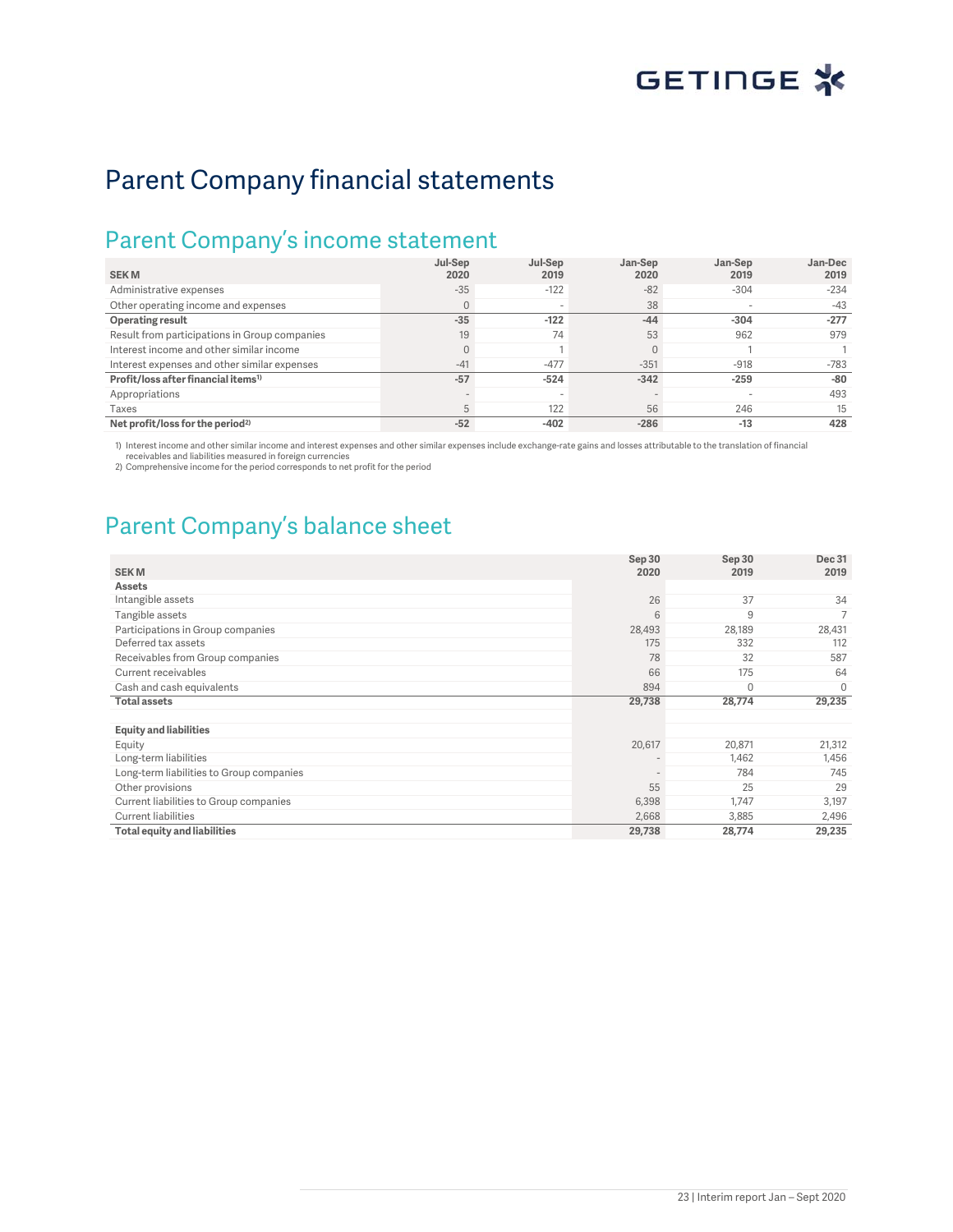# **Definitions**

#### **Financial terms**

**Adjusted earnings per share.** Adjusted net profit for the period attributable to Parent Company shareholders in relation to average number of shares.

**Adjusted EBIT.** Operating profit (EBIT) with add-back of acquisition and restructuring costs and other items affecting comparability.

**Adjusted EBITA.** EBITA with add-back of acquisition and restructuring costs and other items affecting comparability.

**Adjusted EBITDA.** EBITDA with addback of acquisition and restructuring costs and other items affecting comparability.

**Adjusted gross profit.** Gross profit with add-back of depreciation, amortization and write-downs and other items affecting comparability.

**Adjusted net profit for the period.** Net profit for the period with add-back of amortization and write-down of acquired intangible assets, acquisition and restructuring costs, other items affecting comparability and tax effect of add-back of income-statement items.

**Adjusted profit before tax.** Profit before tax for the period with add-back of amortization and write-down of acquired intangible assets, acquisition and restructuring costs and other items affecting comparability.

**Cash flow after net investments.** Cash flow from operating activities and investing activities, excluding acquisitions and divestment of operations.

#### **Currency transaction effect.**

Exchange of current year's volumes of foreign currency at this year's exchange rates, compared with the exchange rates in the preceding year.

**Earnings per share.** Net profit attributable to Parent Company shareholders in relation to average number of shares.

**EBIT.** Operating profit.

**EBITA margin.** EBITA in relation to net sales.

**EBITA.** Operating profit (EBIT) before depreciation and write-down of acquired intangible assets.

**EBITDA margin.** EBITDA in relation to net sales.

**EBITDA.** Operating profit (EBIT) before depreciation, amortization and writedowns.

**Equity per share.** Equity in relation to the number of shares at the end of the period.

**Equity/assets ratio.** Equity in relation to total assets.

**Gross margin.** Gross profit in relation to net sales.

**Interest-coverage ratio.** Rolling 12 months' adjusted EBITDA in relation to rolling 12 months' net interest.

**Net debt/equity ratio.** Net interestbearing debt in relation to equity.

**Operating capital.** Average total assets with add-back of cash and cash equivalents, other provisions, accounts payable and other noninterest-bearing liabilities.

**Operating margin.** Operating profit (EBIT) in relation to net sales.

**Organic change.** A financial change adjusted for currency, acquisitions and divestments.

**Return on equity.** Rolling 12 months' profit after tax in relation to average equity.

**Return on operating capital.** Rolling 12 months' adjusted EBIT in relation to operating capital.

#### **Medical terms**

**Artificial grafts.** Artificial vascular implants.

**Cardiopulmonary.** Pertaining or belonging to both heart and lung.

**Cardiovascular.** Pertaining or belonging to both heart and blood vessels.

**ECMO** Extracorporeal membrane oxygenation, meaning oxygenation outside the body through a membrane. Put simply, a modified cardiac and respiratory machine that exchanges oxygen and carbon dioxide, like an artificial lung.

**Endoscope.** Equipment for visual examination of the body's cavities, such as the stomach.

**Endovascular.** Vascular treatment using catheter technologies.

**EU MDR.** A new regulatory framework for medical devices which ensures a high level of safety and health whilst supporting innovation.

**Low temperature sterilization.** A device used to sterilize surgical instruments which cannot be sterilized with high temperature steam. It is mainly used for instruments used in the minimal invasive and robotic surgery.

**NAVA.** Neurally Adjusted Ventilatory Assist (NAVA) identifies the electric activity that activates the human diaphragm and using these signals adapts the ventilation to the patient's respiratory rhythm. **Stent.** A tube for endovascular widening

of blood vessels.

**Sterilizer.** A device to eliminate microorganisms on surgical instruments, usually by high temperature with steam.

**Vascular intervention.** A medical procedure conducted through vascular puncturing instead of using an open surgery method.

**Ventilator.** Medical device to help patients breath.

#### **Geographic areas**

**Americas.** North, South and Central America. **APAC.** Asia and Pacific. **EMEA.** Europe, Middle East and Africa.